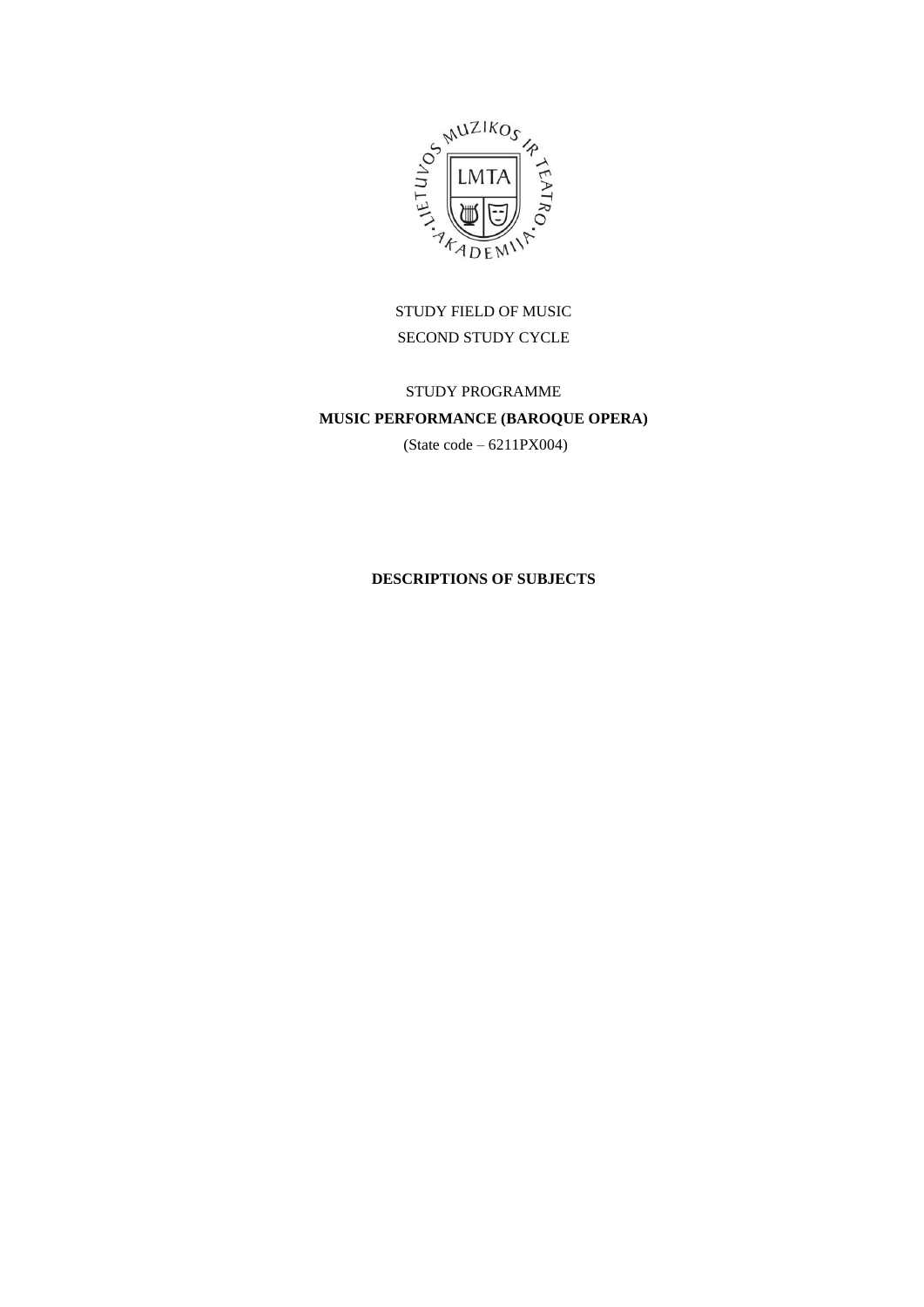### Table of content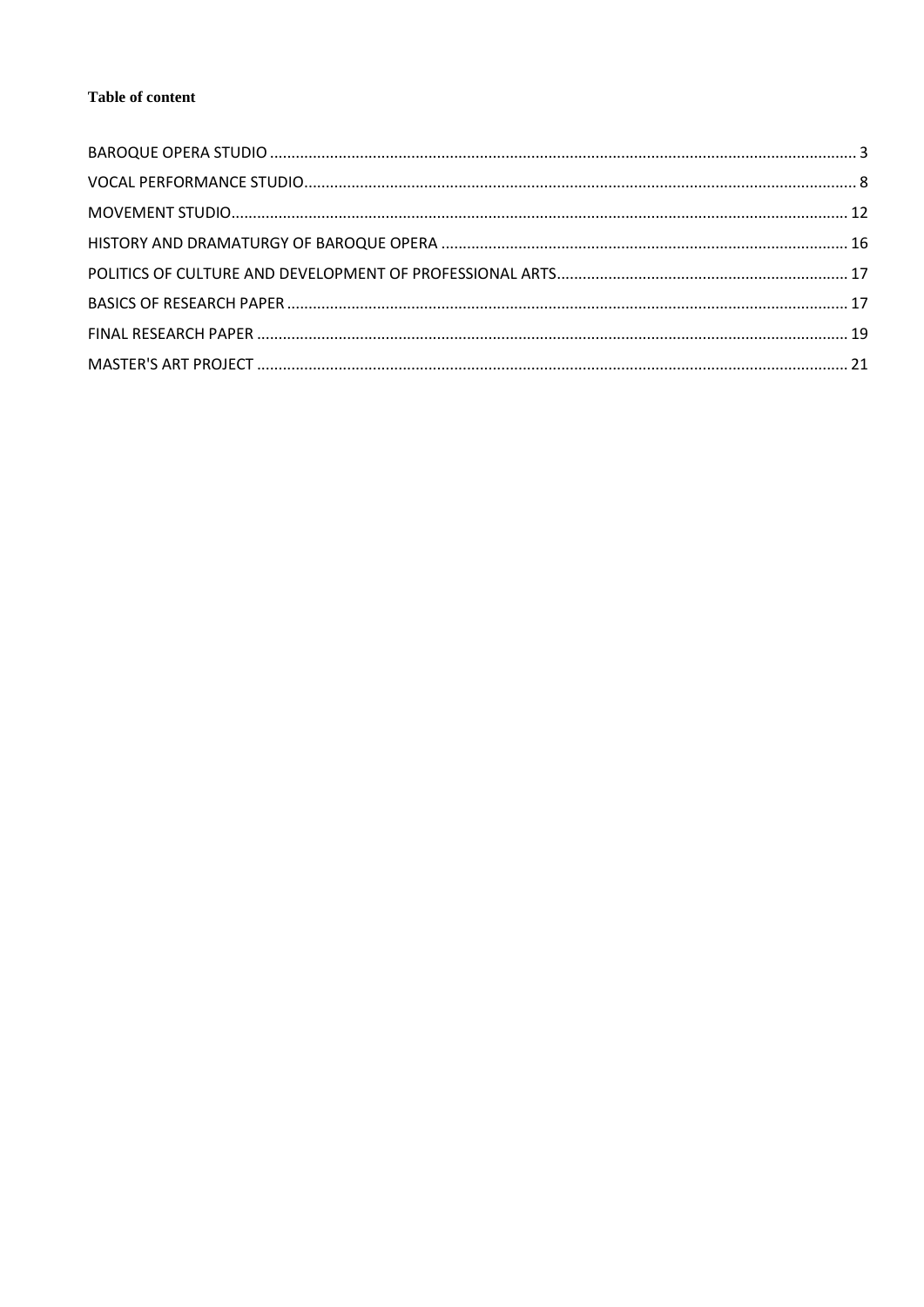# **BAROQUE OPERA STUDIO**

<span id="page-2-0"></span>

| <b>Course (module) title in Lithuanian and English</b>                                                                                                                                                                                                                                                                                                                                                                                                                                                                                                                                                                                                                                                                                                                                                                                                                                                                                                                                                                                                                                                                                                                                                                                                                                           |                                                                                                                                                                                                                     | Code                                                           |                                                                                                                                                                                                                                                                                                                                                                                                                                                                                                                                                                                                                                                                                                                                       |                                                    | Study programme (s)                |                                                      |  |
|--------------------------------------------------------------------------------------------------------------------------------------------------------------------------------------------------------------------------------------------------------------------------------------------------------------------------------------------------------------------------------------------------------------------------------------------------------------------------------------------------------------------------------------------------------------------------------------------------------------------------------------------------------------------------------------------------------------------------------------------------------------------------------------------------------------------------------------------------------------------------------------------------------------------------------------------------------------------------------------------------------------------------------------------------------------------------------------------------------------------------------------------------------------------------------------------------------------------------------------------------------------------------------------------------|---------------------------------------------------------------------------------------------------------------------------------------------------------------------------------------------------------------------|----------------------------------------------------------------|---------------------------------------------------------------------------------------------------------------------------------------------------------------------------------------------------------------------------------------------------------------------------------------------------------------------------------------------------------------------------------------------------------------------------------------------------------------------------------------------------------------------------------------------------------------------------------------------------------------------------------------------------------------------------------------------------------------------------------------|----------------------------------------------------|------------------------------------|------------------------------------------------------|--|
| Baroko operos studija / Baroque Opera Studo                                                                                                                                                                                                                                                                                                                                                                                                                                                                                                                                                                                                                                                                                                                                                                                                                                                                                                                                                                                                                                                                                                                                                                                                                                                      |                                                                                                                                                                                                                     | M209720                                                        |                                                                                                                                                                                                                                                                                                                                                                                                                                                                                                                                                                                                                                                                                                                                       |                                                    | Music performance (Baroque opera)  |                                                      |  |
|                                                                                                                                                                                                                                                                                                                                                                                                                                                                                                                                                                                                                                                                                                                                                                                                                                                                                                                                                                                                                                                                                                                                                                                                                                                                                                  | Lecturer (s)                                                                                                                                                                                                        |                                                                |                                                                                                                                                                                                                                                                                                                                                                                                                                                                                                                                                                                                                                                                                                                                       | <b>Division</b><br>Department of Vocal Performance |                                    |                                                      |  |
| doc. Māris Kupčs<br>Coordinator:                                                                                                                                                                                                                                                                                                                                                                                                                                                                                                                                                                                                                                                                                                                                                                                                                                                                                                                                                                                                                                                                                                                                                                                                                                                                 |                                                                                                                                                                                                                     |                                                                |                                                                                                                                                                                                                                                                                                                                                                                                                                                                                                                                                                                                                                                                                                                                       |                                                    |                                    |                                                      |  |
| Other (s):<br>Gintaras Varnas                                                                                                                                                                                                                                                                                                                                                                                                                                                                                                                                                                                                                                                                                                                                                                                                                                                                                                                                                                                                                                                                                                                                                                                                                                                                    | lect. dr. Rūta Vosyliūtė, doc. dr. Balys Vaitkus, prof.                                                                                                                                                             |                                                                |                                                                                                                                                                                                                                                                                                                                                                                                                                                                                                                                                                                                                                                                                                                                       |                                                    |                                    |                                                      |  |
| <b>Study cycle</b>                                                                                                                                                                                                                                                                                                                                                                                                                                                                                                                                                                                                                                                                                                                                                                                                                                                                                                                                                                                                                                                                                                                                                                                                                                                                               |                                                                                                                                                                                                                     |                                                                |                                                                                                                                                                                                                                                                                                                                                                                                                                                                                                                                                                                                                                                                                                                                       |                                                    | Type of a subject (module)         |                                                      |  |
| Second (Master)                                                                                                                                                                                                                                                                                                                                                                                                                                                                                                                                                                                                                                                                                                                                                                                                                                                                                                                                                                                                                                                                                                                                                                                                                                                                                  |                                                                                                                                                                                                                     |                                                                | Mandatory                                                                                                                                                                                                                                                                                                                                                                                                                                                                                                                                                                                                                                                                                                                             |                                                    |                                    |                                                      |  |
| Form of implementation                                                                                                                                                                                                                                                                                                                                                                                                                                                                                                                                                                                                                                                                                                                                                                                                                                                                                                                                                                                                                                                                                                                                                                                                                                                                           | <b>Execution period/Study programme</b>                                                                                                                                                                             |                                                                |                                                                                                                                                                                                                                                                                                                                                                                                                                                                                                                                                                                                                                                                                                                                       |                                                    |                                    | Language (s) of instruction                          |  |
| Classroom, distance, individual                                                                                                                                                                                                                                                                                                                                                                                                                                                                                                                                                                                                                                                                                                                                                                                                                                                                                                                                                                                                                                                                                                                                                                                                                                                                  | I-II course, I-III semesters/Music                                                                                                                                                                                  |                                                                |                                                                                                                                                                                                                                                                                                                                                                                                                                                                                                                                                                                                                                                                                                                                       |                                                    | Lithuanian, English                |                                                      |  |
|                                                                                                                                                                                                                                                                                                                                                                                                                                                                                                                                                                                                                                                                                                                                                                                                                                                                                                                                                                                                                                                                                                                                                                                                                                                                                                  | performance (Baroque opera)                                                                                                                                                                                         |                                                                |                                                                                                                                                                                                                                                                                                                                                                                                                                                                                                                                                                                                                                                                                                                                       |                                                    |                                    |                                                      |  |
|                                                                                                                                                                                                                                                                                                                                                                                                                                                                                                                                                                                                                                                                                                                                                                                                                                                                                                                                                                                                                                                                                                                                                                                                                                                                                                  |                                                                                                                                                                                                                     |                                                                | Requirements for an accepted student                                                                                                                                                                                                                                                                                                                                                                                                                                                                                                                                                                                                                                                                                                  |                                                    |                                    |                                                      |  |
| <b>Prerequisites</b>                                                                                                                                                                                                                                                                                                                                                                                                                                                                                                                                                                                                                                                                                                                                                                                                                                                                                                                                                                                                                                                                                                                                                                                                                                                                             |                                                                                                                                                                                                                     |                                                                |                                                                                                                                                                                                                                                                                                                                                                                                                                                                                                                                                                                                                                                                                                                                       |                                                    | Minor requirements (if applicable) |                                                      |  |
| Professional vocal skills, spoken English skills.                                                                                                                                                                                                                                                                                                                                                                                                                                                                                                                                                                                                                                                                                                                                                                                                                                                                                                                                                                                                                                                                                                                                                                                                                                                |                                                                                                                                                                                                                     |                                                                | Medical certificate from an otolaryngologist                                                                                                                                                                                                                                                                                                                                                                                                                                                                                                                                                                                                                                                                                          |                                                    |                                    |                                                      |  |
| Volume of the subject                                                                                                                                                                                                                                                                                                                                                                                                                                                                                                                                                                                                                                                                                                                                                                                                                                                                                                                                                                                                                                                                                                                                                                                                                                                                            | Total student workload (in                                                                                                                                                                                          |                                                                | <b>Average contact hours</b>                                                                                                                                                                                                                                                                                                                                                                                                                                                                                                                                                                                                                                                                                                          |                                                    |                                    | <b>Average self-study hours</b>                      |  |
| (module) in credits                                                                                                                                                                                                                                                                                                                                                                                                                                                                                                                                                                                                                                                                                                                                                                                                                                                                                                                                                                                                                                                                                                                                                                                                                                                                              | hours)                                                                                                                                                                                                              |                                                                |                                                                                                                                                                                                                                                                                                                                                                                                                                                                                                                                                                                                                                                                                                                                       |                                                    |                                    |                                                      |  |
| $30(10+10+10)$                                                                                                                                                                                                                                                                                                                                                                                                                                                                                                                                                                                                                                                                                                                                                                                                                                                                                                                                                                                                                                                                                                                                                                                                                                                                                   | $798(266+266+266)$                                                                                                                                                                                                  |                                                                | $336(112+112+112)$                                                                                                                                                                                                                                                                                                                                                                                                                                                                                                                                                                                                                                                                                                                    |                                                    |                                    | $465(155+155+155)$                                   |  |
| To provide theoretical knowledge and practical skills related to the ornamentation and rhetoric of the Baroque period, practice                                                                                                                                                                                                                                                                                                                                                                                                                                                                                                                                                                                                                                                                                                                                                                                                                                                                                                                                                                                                                                                                                                                                                                  |                                                                                                                                                                                                                     |                                                                | Purpose of a subject (module)                                                                                                                                                                                                                                                                                                                                                                                                                                                                                                                                                                                                                                                                                                         |                                                    |                                    |                                                      |  |
| singing various roles of Baroque operas and oratorios with the accompaniment of a Baroque ensemble or orchestra, and                                                                                                                                                                                                                                                                                                                                                                                                                                                                                                                                                                                                                                                                                                                                                                                                                                                                                                                                                                                                                                                                                                                                                                             |                                                                                                                                                                                                                     |                                                                |                                                                                                                                                                                                                                                                                                                                                                                                                                                                                                                                                                                                                                                                                                                                       |                                                    |                                    |                                                      |  |
| improve skills of artistic expression and performance.                                                                                                                                                                                                                                                                                                                                                                                                                                                                                                                                                                                                                                                                                                                                                                                                                                                                                                                                                                                                                                                                                                                                                                                                                                           |                                                                                                                                                                                                                     |                                                                |                                                                                                                                                                                                                                                                                                                                                                                                                                                                                                                                                                                                                                                                                                                                       |                                                    |                                    |                                                      |  |
| The module consists of Baroque Ornamentation, Rhetoric (taught in semesters I-III); theoretical knowledge and practical                                                                                                                                                                                                                                                                                                                                                                                                                                                                                                                                                                                                                                                                                                                                                                                                                                                                                                                                                                                                                                                                                                                                                                          |                                                                                                                                                                                                                     |                                                                | Short subject (module) annotation                                                                                                                                                                                                                                                                                                                                                                                                                                                                                                                                                                                                                                                                                                     |                                                    |                                    |                                                      |  |
| skills acquired during the subjects are demonstrated in the project implemented during the practice of Baroque opera. The<br>main objects of these studies are stage works of the Baroque era, namely: <i>oratorio, serious opera (opera seria), comic opera</i><br>(opera buffa), etc. In the lectures of rhetoric, students are introduced to the origins of rhetoric and doctrine of the affections,<br>and realisation of these phenomena in early and late Baroque music. In the lectures of ornamentation, Baroque treatises with<br>examples of vocal ornamentation are studied and adapted to the musical material in question.<br>During the practice of Baroque opera, students learn to apply the laws of musical rhetoric and ornamentation creatively:<br>prepare vocal roles of various scopes (roles of stage characters); students also delve into the problems of stage and musical<br>interpretation of works in individual and collective creative process.<br>The module is developed by the Lithuanian Academy of Music and Theatre (LMTA) in cooperation with the Department of<br>Early Music of the Jāzeps Vītols Latvian Academy of Music, therefore, half of the module's theoretical and practical classes<br>take place in short intensive periods - LMTA and JVLAM. |                                                                                                                                                                                                                     |                                                                |                                                                                                                                                                                                                                                                                                                                                                                                                                                                                                                                                                                                                                                                                                                                       |                                                    |                                    |                                                      |  |
| <b>Expected study results of the</b><br>programme                                                                                                                                                                                                                                                                                                                                                                                                                                                                                                                                                                                                                                                                                                                                                                                                                                                                                                                                                                                                                                                                                                                                                                                                                                                |                                                                                                                                                                                                                     | study results                                                  |                                                                                                                                                                                                                                                                                                                                                                                                                                                                                                                                                                                                                                                                                                                                       |                                                    |                                    | Students'<br>achievement<br>assessment<br>methods    |  |
| Students will have good knowledge of<br>the language of music, historical<br>development and performance practice<br>of the repertoire of the chosen<br>specialisation<br><i>(individual</i> )<br>periods,<br>styles, genres, etc.); will be able to base<br>interpretive<br>decisions<br><sub>on</sub><br>their<br>knowledge and/or art research at all<br>stages of preparing music programmes<br>(Music Performance, 1.1)                                                                                                                                                                                                                                                                                                                                                                                                                                                                                                                                                                                                                                                                                                                                                                                                                                                                     | Students<br>professionally<br>butfa)<br>influence<br>interpretive process.<br>based on its laws,<br>psychologically<br>compelling<br>revealing<br>conveying<br>atmosphere and circumstances of<br>the stage action. | will<br>be<br>and<br>their<br>on<br>and<br>stage<br>its<br>the | <b>Expected study subject (module)</b><br><b>Subject study</b><br>methods<br>able<br>to<br>perform<br>and<br>creatively interpret music of various<br>Baroque styles and vocal genres,<br>understand the features of Baroque<br>stage works (oratorio, serious opera<br>Review of<br>(opera seria), comic opera (opera<br>information<br>dialectical<br>sources, audio and<br>the<br>creative-<br>video materials,<br>analysis of musical<br>Students will be able to analyse the<br>text, individual and<br>group training,<br>musical dramaturgy of different<br>Baroque style stage works and,<br>rehearsals,<br>individual work,<br>create a<br>observation<br>artistically<br>character,<br>character<br>traits,<br>motivations, |                                                    |                                    | Formative<br>assessment during<br>the semester; exam |  |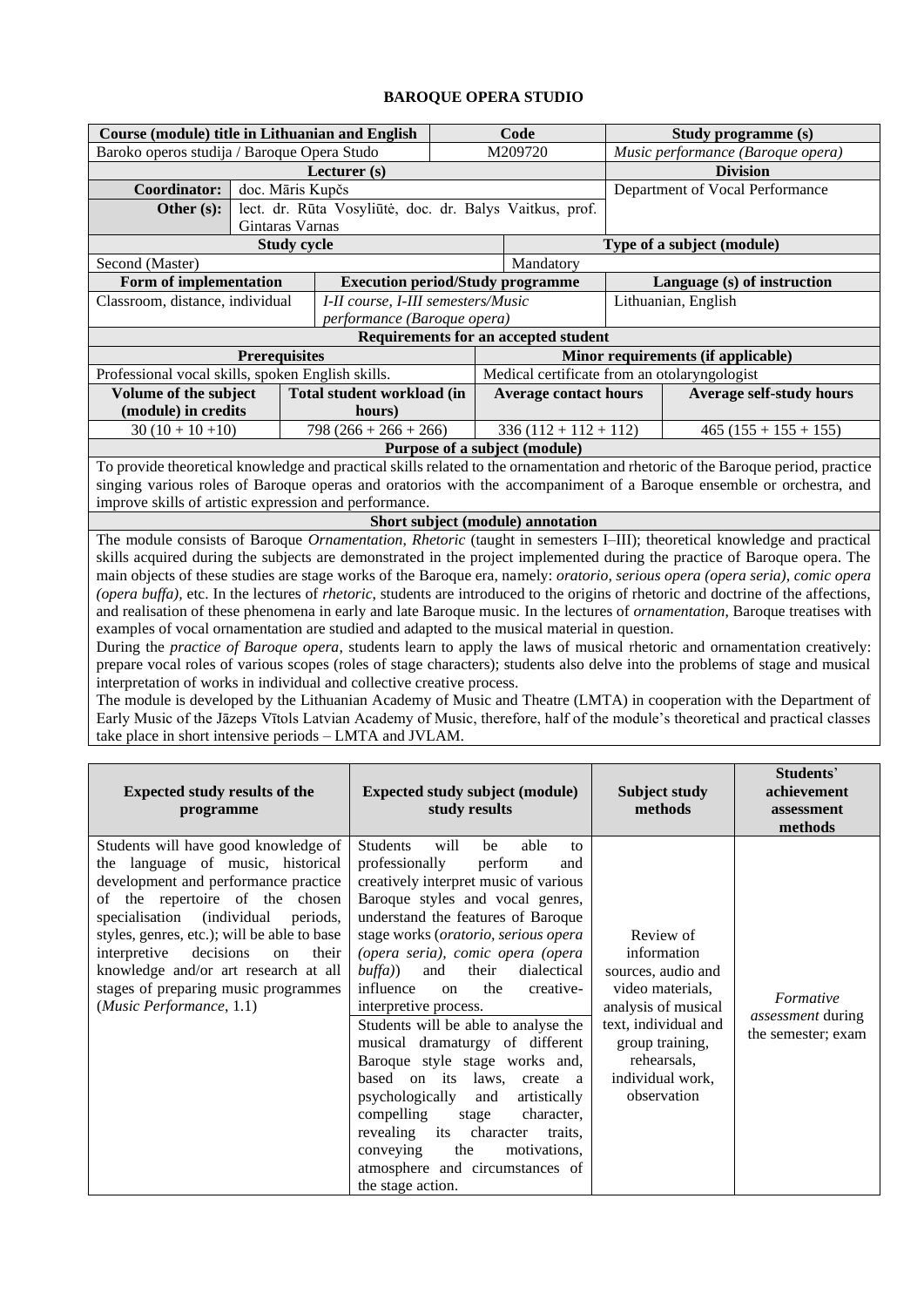| will<br><b>Students</b><br>understand<br>the<br>connections between the traditions of<br>interpretation<br>of<br>the<br>chosen<br>specialisation,<br>international<br>performance standards and various<br>artistic and<br>contexts of<br>cultural<br>activities and will be able to create a<br>musical<br>and/or<br>coherent<br>interdisciplinary art programme for a<br>specific cultural and/or social context<br>(Music Performance, 1.2)                                                                | Students will know the traditions of<br>performing Baroque musical-stage<br>works of various styles and be able<br>to professionally develop and/or<br>transform them by creating and<br>performing the assigned roles.                                                                                                                                                                                                                                                                                                                                                                                        |  |
|---------------------------------------------------------------------------------------------------------------------------------------------------------------------------------------------------------------------------------------------------------------------------------------------------------------------------------------------------------------------------------------------------------------------------------------------------------------------------------------------------------------|----------------------------------------------------------------------------------------------------------------------------------------------------------------------------------------------------------------------------------------------------------------------------------------------------------------------------------------------------------------------------------------------------------------------------------------------------------------------------------------------------------------------------------------------------------------------------------------------------------------|--|
| Students will be able to analyse and<br>critically evaluate the process and<br>results of creative activities performed<br>by them and other artists, provide<br>suggestions for their improvement,<br>adapt to changing conditions of the<br>creative context and present their<br>insights during workshops, seminars<br>and/or master classes and when<br>preparing a master's studies art project<br>(s) and carrying out artistic research<br>related to creative activities (Music<br>Performance, 2.2) | Students will be able to analyse and<br>critically evaluate their personal and<br>other troupe members' effectiveness<br>and results during rehearsals and<br>performance-related<br>discussions,<br>and will be able to express and<br>accept comments constructively.                                                                                                                                                                                                                                                                                                                                        |  |
| Students will be able to express<br>themselves as artistic individuals, who<br>have developed the ability to create,<br>develop and express their artistic ideas,<br>anticipate an individual interpretation<br>of a piece of music and demonstrate<br>these<br>skills<br>by<br>preparing<br>and<br>performing a concert programme that<br>meets the requirements of the master's<br>degree repertoire (Music Performance,<br>3.1)                                                                            | By creatively transforming them<br>through their artistic individuality,<br>students<br>will<br>be<br>able<br>to<br>professionally<br>implement<br>historically informed productions of<br>Baroque oratorios or operas.<br><b>Students</b><br>will<br>able<br>be<br>to<br>professionally deal with and apply<br>Baroque singing techniques, the<br>plastic nature of Baroque gestures<br>and<br>dance<br>movements,<br>and<br>psychophysical arsenal of means of<br>expression (musicality,<br>acting<br>mastery, Baroque-inspired plastic<br>nature of body movements, gestures,<br>facial expressions, etc.) |  |
| Students will have accumulated a<br>representative repertoire whose volume<br>will correspond to the requirements of<br>the chosen specialisation and a master's<br>degree, and will have gained concert<br>experience by participating in 2-4<br>public concert events during the study<br>years (Music Performance, 3.2)                                                                                                                                                                                    | Students will have prepared at least<br>2/4 different character roles for<br>different musical stage works of the<br>Baroque genres.                                                                                                                                                                                                                                                                                                                                                                                                                                                                           |  |
| Students will be able to use all the<br>possibilities of performance technique<br>in solo and/or ensemble programmes<br>and constantly look for new means of<br>self-expression as well as demonstrate<br>developed skills of musical<br>the<br>communication and leadership over a<br>musical ensemble (Music Performance,<br>4.1)                                                                                                                                                                           | Students will be able to create roles-<br>characters of various plan, genre<br>range and character traits (comic,<br>serious, character-based, dramatic,<br>$etc.$ ).<br>Students will know the specifics of<br>individual<br>collective<br>and<br>performance and its requirements,<br>and be able to understand and<br>implement the director's idea                                                                                                                                                                                                                                                         |  |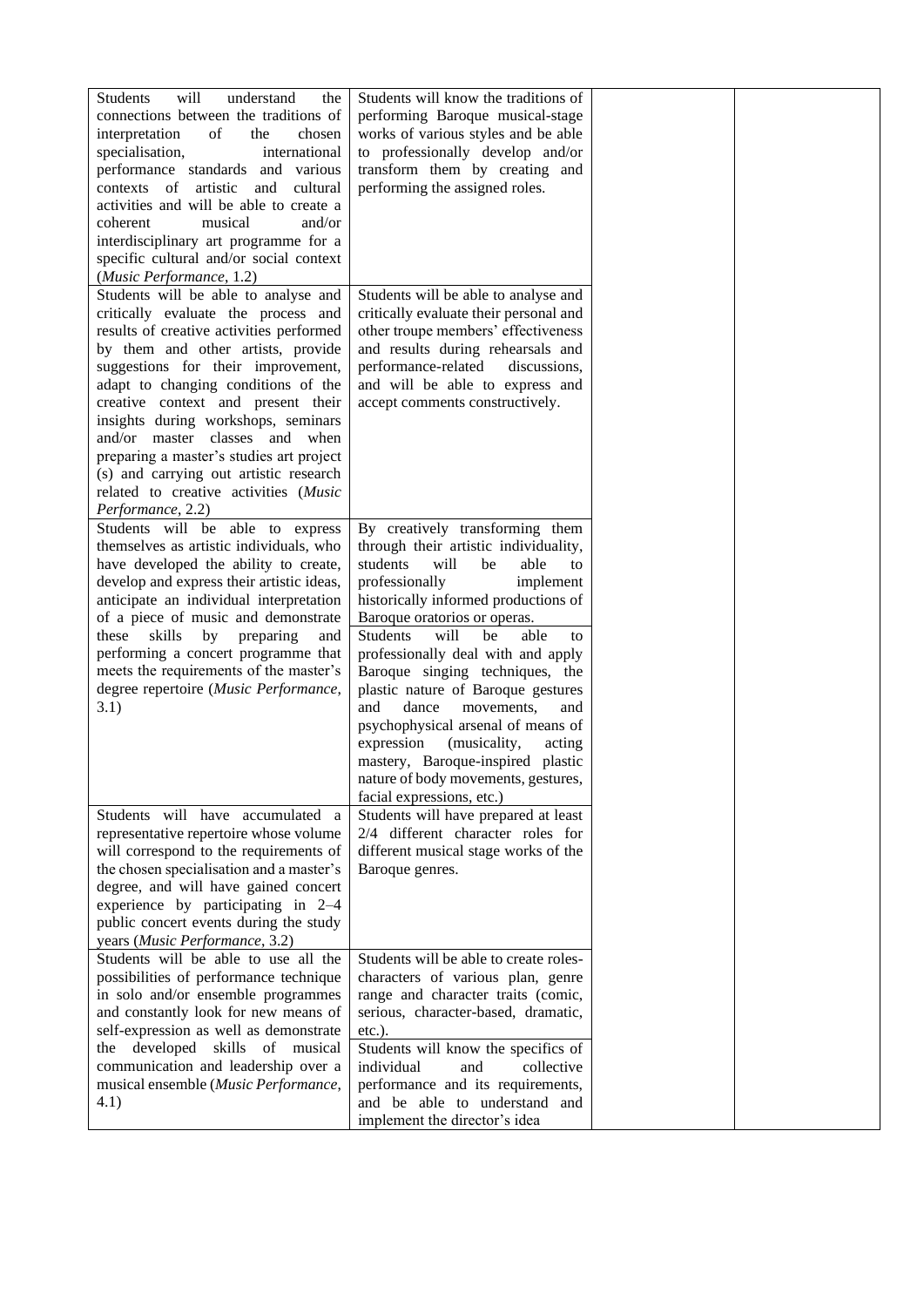| will<br><b>Students</b><br>accumulated<br>have | When preparing for the role,         |
|------------------------------------------------|--------------------------------------|
| experience<br>of<br>constructive<br>and        | students will demonstrate good       |
| reasoned business communication; will          | constructive<br>business             |
| be able to collaborate with other artists      | communication skills and will be     |
| and integrate themselves into different        | able to cooperate ethically with     |
| cultural environments by participating         | other members of the troupe.         |
| in at least one, preferably multicultural      |                                      |
| or international, project<br>(Music            |                                      |
| Performance, 4.2)                              |                                      |
| Students will be able<br>study<br>to           | Students will be motivated to work,  |
| independently, integrate knowledge             | be able to independently prepare for |
| and solve artistic and scientific tasks,       | rehearsals and improve as well as    |
| and/or<br>based on new<br>limited              | professionally implement creative    |
| information, efficiently; will be able to      | ideas when creating and performing   |
| work and improve when independently            | roles individually or in groups of   |
| preparing and presenting creative              | performers of various compositions.  |
| (artistic) projects and artistic research      |                                      |
| related to creative activities (Music          |                                      |
| Performance, 5.2)                              |                                      |

|                                                                                                                                                                                                                                         | <b>Contact hours</b>                                                               |                |                  |                          |                  |                                                                                                                |  |  |
|-----------------------------------------------------------------------------------------------------------------------------------------------------------------------------------------------------------------------------------------|------------------------------------------------------------------------------------|----------------|------------------|--------------------------|------------------|----------------------------------------------------------------------------------------------------------------|--|--|
| Topics (repertoire requirements)                                                                                                                                                                                                        | Total contact hours<br>ndividual sessions<br>Theoretical classes<br>Group sessions |                | Self-study hours | <b>Independent tasks</b> |                  |                                                                                                                |  |  |
| Semester 1/3 (M1)                                                                                                                                                                                                                       |                                                                                    |                |                  |                          |                  |                                                                                                                |  |  |
| <b>Rhetoric</b>                                                                                                                                                                                                                         |                                                                                    |                |                  |                          |                  |                                                                                                                |  |  |
| Introduction Presentation of topics,<br>1.<br>individual tasks and assessment. Origins<br>of rhetoric: Treatise by M. F.<br>Quintaliano "Institutio oratoria"                                                                           | $\overline{2}$                                                                     |                |                  | $\mathbf{2}$             | $\bf{8}$         |                                                                                                                |  |  |
| 2. Figurlehre (science of<br>rhetorical figures)                                                                                                                                                                                        | 3                                                                                  | $\overline{2}$ |                  | 5                        | 8                | Systematisation and analysis of literature and                                                                 |  |  |
| Analysis of treatises by Burmeister and<br>3.<br>A. Kircher                                                                                                                                                                             | 3                                                                                  | $\overline{2}$ |                  | 5                        | $\boldsymbol{9}$ | video sources; application of rhetorical<br>figures                                                            |  |  |
| Analysis of treatises by Ch. Bernhard<br>4.<br>and W. C. Printz                                                                                                                                                                         | 3                                                                                  | $\overline{2}$ |                  | 5                        | 9                |                                                                                                                |  |  |
| Analysis of J. Mathesson's treatise "Der<br>5.<br>Vollkommene Capellmeister"                                                                                                                                                            | 3                                                                                  | $\overline{2}$ |                  | 5                        | $\boldsymbol{9}$ |                                                                                                                |  |  |
| <b>Ornamentation</b>                                                                                                                                                                                                                    |                                                                                    |                |                  |                          |                  |                                                                                                                |  |  |
| 1. The origins of melodic improvisation.<br>Renaissance treatises (from Silvestro Ganassi<br>to Giovanni Battista Bovicelli)                                                                                                            | $\overline{4}$                                                                     | $\overline{2}$ |                  | 6                        | 11               |                                                                                                                |  |  |
| 2. Early Baroque ornamentation in treatises by<br>G. Caccini and F. Rognoni                                                                                                                                                             | $\overline{4}$                                                                     | $\overline{2}$ |                  | 6                        | 11               | Systematisation and analysis of literature                                                                     |  |  |
| 3. Embellishments of the Middle Baroque<br>period in treatises by Ch. Bernhard and W.C.<br>Printz                                                                                                                                       | $\overline{4}$                                                                     | $\overline{2}$ |                  | 6                        | 10               | sources, mastering of ornamentation<br>techniques, application of rhetorical figures                           |  |  |
| Short<br>$\overline{4}$ .<br>and<br>long<br>early<br><b>Baroque</b><br>embellishments                                                                                                                                                   | $\overline{4}$                                                                     | $\overline{2}$ |                  | 6                        | 11               |                                                                                                                |  |  |
| <b>BAROQUE OPERA PRACTICE</b>                                                                                                                                                                                                           |                                                                                    |                |                  |                          |                  |                                                                                                                |  |  |
| Examples of early operas: G. Caccini<br>"Euridice", M. da Gagliano "Dafne", C.<br>Monteverdi "L'Incoronazione di Poppea", "Il<br>rittorno d' Ulisse in patria"; F. Cavalli "La<br>Calisto",<br>A. Sartorio "Orfeo", "Giulio<br>Cesare". |                                                                                    | 64             |                  | 64                       | 85               | Analysis of musical and literary text,<br>learning of roles, preparation of an opera<br>role, exam preparation |  |  |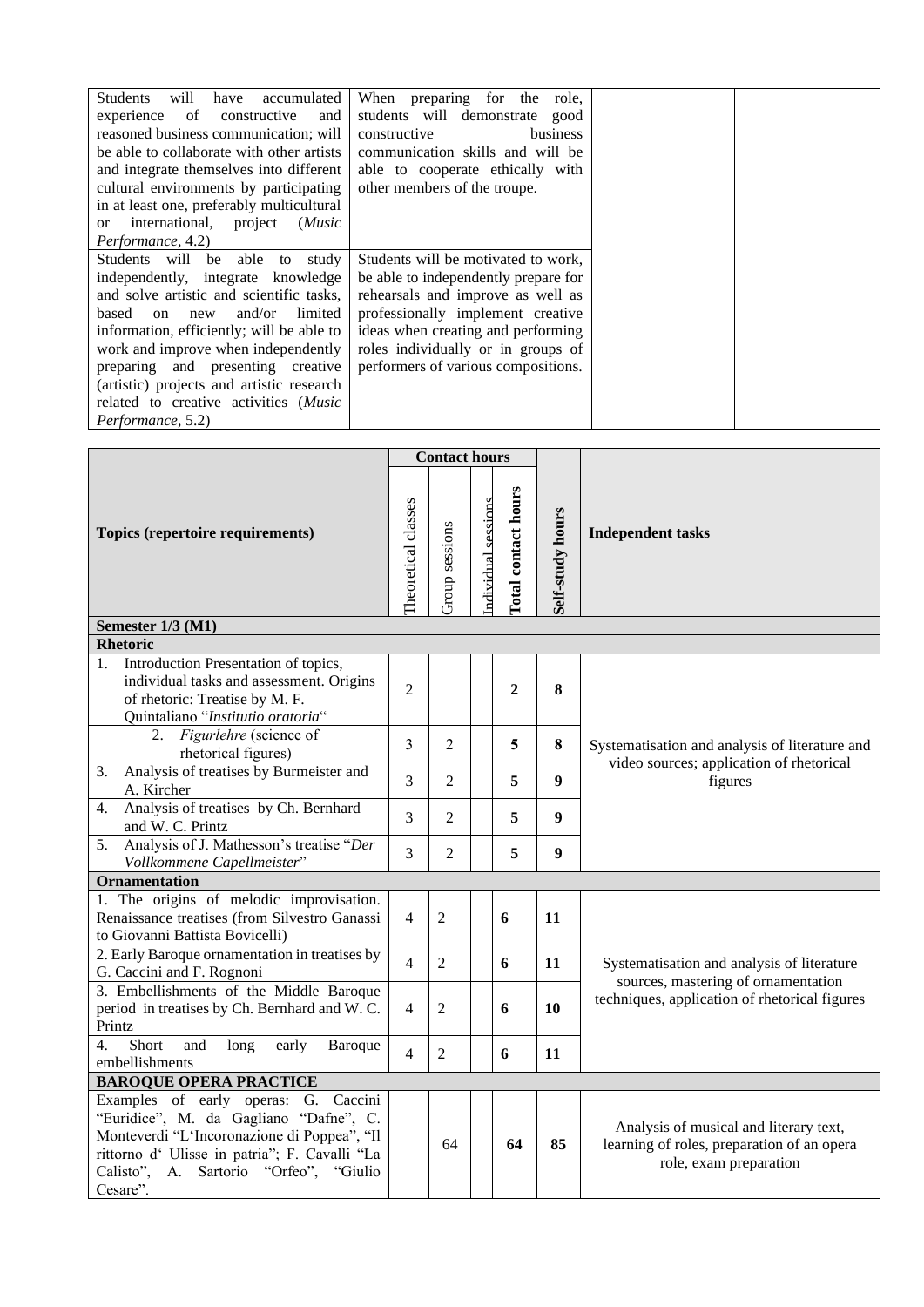| Examples of oratorios: E. De Cavaglieri                                                |                          |                |              |                |                  |                                                |
|----------------------------------------------------------------------------------------|--------------------------|----------------|--------------|----------------|------------------|------------------------------------------------|
| "Rappresentazione di Anima e di Corpo",<br>G.Carissimi "Jephte", A. Stradella "Cantata |                          |                |              |                |                  |                                                |
| per la Notte del Santissimo Natale", G.                                                |                          |                |              |                |                  |                                                |
| Bononcini "La Maddalena a piedi di Cristo".                                            |                          |                |              |                |                  |                                                |
| <b>Total:</b>                                                                          | 32                       | 80             | $\mathbf{0}$ | 112            | 154              |                                                |
| II semester (M1)                                                                       |                          |                |              |                |                  |                                                |
| <b>Rhetoric</b>                                                                        |                          |                |              |                |                  |                                                |
| Analysis of treatises by J. A. Scheibe<br>1.                                           |                          |                |              |                |                  |                                                |
| and J.N. Forkel from the point of view of                                              | $\mathfrak{2}$           |                |              | $\overline{2}$ | 8                |                                                |
| rhetoric<br>Origins of doctrine of the affections: R.                                  |                          |                |              |                |                  |                                                |
| 2.<br>Decartes, A. Kircher, N. Vicentino                                               | 3                        | 2              |              | 5              | 8                | Systematisation and analysis of literature     |
| Imitatione based on G. Zarlino<br>3.                                                   | 3                        | $\overline{2}$ |              | 5              | $\boldsymbol{9}$ | and video sources; application of rhetorical   |
| Seconda prattica: G. Artusi and C.<br>4.                                               |                          |                |              |                |                  | figures                                        |
| Monteverdi                                                                             | 3                        | 2              |              | 5              | $\boldsymbol{9}$ |                                                |
| Doctrine of the affections in the works<br>5 <sub>1</sub>                              | 3                        | 2              |              | 5              | $\boldsymbol{9}$ |                                                |
| of J. Peri and G. Caccini                                                              |                          |                |              |                |                  |                                                |
| <b>Ornamentation</b>                                                                   |                          |                |              |                |                  |                                                |
| Principles of embellishment of a da capo<br>1.                                         | $\overline{2}$           |                |              | $\overline{2}$ | $\overline{7}$   |                                                |
| aria                                                                                   |                          |                |              |                |                  |                                                |
| Vocal embellishments of the High<br>2.<br>Baroque period based on the treatises of     |                          |                |              |                |                  |                                                |
| P. F. Tosi, J. F. Agricola and J.                                                      | $\overline{2}$           | 2              |              | 4              | 7                |                                                |
| Matheson                                                                               |                          |                |              |                |                  | Systematisation and analysis of literature     |
| Short and long embellishments<br>3.                                                    | $\mathfrak{Z}$           | $\mathbf{2}$   |              | 5              | $\overline{7}$   | sources, mastering of ornamentation            |
| Improvisation of cadence<br>4.                                                         | 3                        | $\overline{2}$ |              | 5              | 7                | techniques, application of rhetorical figures  |
| Analysis of a treatise by M. P.<br>5.                                                  |                          |                |              |                |                  |                                                |
| Montéclair "Principes de musique"                                                      | 3                        |                |              | 3              | 7                |                                                |
| (1736)                                                                                 |                          |                |              |                |                  |                                                |
| Vocal embellishments of the High<br>6.                                                 | 3                        | 2              |              | 5              | 8                |                                                |
| French Baroque period                                                                  |                          |                |              |                |                  |                                                |
| <b>BAROQUE OPERA PRACTICE</b><br>French and English Baroque operas and                 |                          |                |              |                |                  |                                                |
| oratorios: M. R. de Lalande "Les fontaines de                                          |                          |                |              |                |                  |                                                |
| Versailles", J. B. Lully "Acis et Galatee", A.                                         |                          |                |              |                |                  |                                                |
| Campra "Europe Galante", M. A.                                                         |                          |                |              |                |                  | Analysis of musical and literary text,         |
| Charpentier "Les plaisirs de Versailles", H.                                           |                          | 64             |              |                | 85               | learning of roles, preparation of opera role   |
| Purcell "The Fairy Queen", J. Blown "Venus                                             |                          |                |              |                |                  |                                                |
| and Adonis", J. Eccles "Orpheus and                                                    |                          |                |              |                |                  |                                                |
| Eurydice".                                                                             |                          |                |              |                |                  |                                                |
| <b>Total:</b>                                                                          | 32                       | 80             | $\bf{0}$     | 112            | 154              |                                                |
| Semester 3/1 (M2)                                                                      |                          |                |              |                |                  |                                                |
| <b>Rhetoric</b>                                                                        |                          |                |              |                |                  |                                                |
| Origins of Ars combinatoria<br>1.                                                      | $\overline{4}$           | 2              |              | 6              | 10               |                                                |
| A study of the treatises by M. Mersenne,<br>2.                                         |                          |                |              |                |                  | Systematisation and analysis of literature and |
| A, Kircher, G. Leibniz4                                                                | $\overline{4}$           | 2              |              | 6              | 11               | video sources; application of rhetorical       |
| Numerology<br>3.                                                                       | $\overline{\mathcal{A}}$ | $\overline{c}$ |              | 6              | 11               | figures                                        |
| Methods of work analysis according to<br>4.                                            | $\overline{4}$           | 2              |              | 6              | 11               |                                                |
| the principles of numerology                                                           |                          |                |              |                |                  |                                                |
| Ornamentation                                                                          |                          |                |              |                |                  |                                                |
| Late Baroque ornamentation in Italian<br>1.<br>music                                   | $\overline{4}$           | 2              |              | 6              | 10               |                                                |
| Late Baroque ornamentation in German<br>2.                                             |                          |                |              |                |                  |                                                |
| music                                                                                  | $\overline{4}$           | $\overline{2}$ |              | 6              | 11               | Systematisation and analysis of literature     |
| Short and long embellishments based on<br>3.                                           |                          |                |              |                |                  | sources, mastering of ornamentation            |
| the treatises by F. Mancini and J. A.                                                  | 4                        | 2              |              | 6              | 11               | techniques, application of rhetorical figures  |
| Hiller                                                                                 |                          |                |              |                |                  |                                                |
| Improvisation of cadence<br>4.                                                         | $\overline{\mathcal{A}}$ | 2              |              | 6              | 11               |                                                |
| <b>BAROQUE OPERA PRACTICE</b>                                                          |                          |                |              |                |                  |                                                |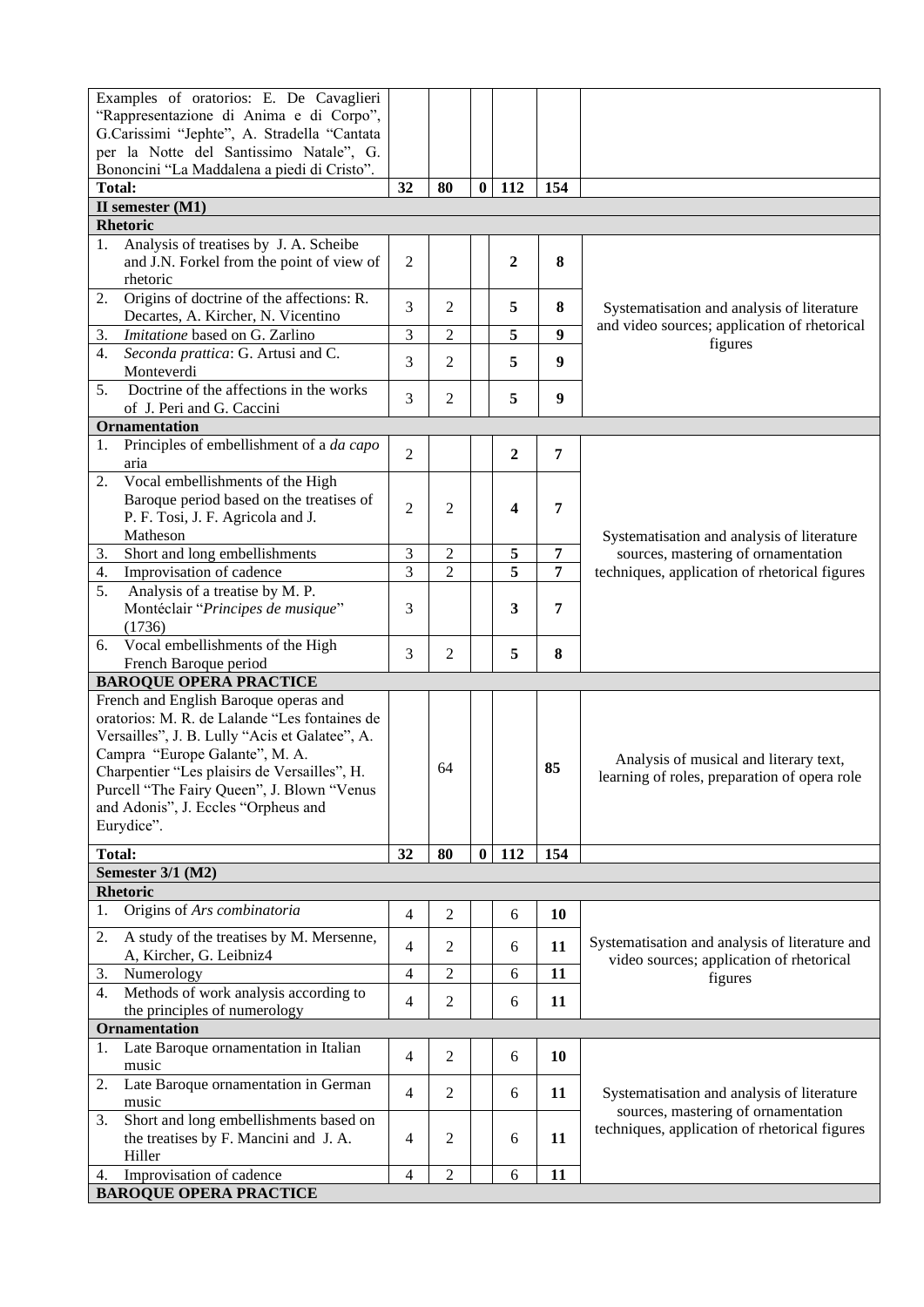| High Baroque operas: A. Scarlatti<br>"Griselda"; G. F. Handel "Acis and Galatea",<br>"Agrippina", "Giulio Cesare", A. Vivaldi<br>"Ottone in villa". |                          |                               |                     | 64 |                                         | 64           | 85                                                                            |     | Analysis of musical and literary text,<br>learning of roles, preparation of an opera<br>role, exam preparation |                                                                                                                                                                                                                                                                                                                                                                                                                                                 |
|-----------------------------------------------------------------------------------------------------------------------------------------------------|--------------------------|-------------------------------|---------------------|----|-----------------------------------------|--------------|-------------------------------------------------------------------------------|-----|----------------------------------------------------------------------------------------------------------------|-------------------------------------------------------------------------------------------------------------------------------------------------------------------------------------------------------------------------------------------------------------------------------------------------------------------------------------------------------------------------------------------------------------------------------------------------|
| <b>Total:</b>                                                                                                                                       |                          |                               |                     | 32 | 80                                      | $\mathbf{0}$ | 112                                                                           | 154 |                                                                                                                |                                                                                                                                                                                                                                                                                                                                                                                                                                                 |
| <b>Assessment</b><br>strategy                                                                                                                       | Weight,<br>$\frac{0}{0}$ | <b>Assessment</b><br>period   | Assessment criteria |    |                                         |              |                                                                               |     |                                                                                                                |                                                                                                                                                                                                                                                                                                                                                                                                                                                 |
| Exam                                                                                                                                                | 100                      | During the<br>exam<br>session |                     |    | <b>Requirements:</b><br>To be assessed: |              | from the repertoire being prepared.<br>Demonstration of Baroque vocal skills; |     |                                                                                                                | Memorise (in group or independently) a stage role interpreted in Baroque style<br>Adaptation of ornamentation in performed arias;<br>Demonstration of gestures and Baroque dances when creating a role.<br>At the discretion of the lecturers teaching the course, a student who has missed<br>more than 25 percent of rehearsals may not be allowed to take the exam. An<br>additional point may be awarded for a student's personal progress. |

| <b>Author</b>                        | Year of<br>issue | <b>Title</b>                                                                                                                                        | No. of the<br>periodical<br>or volume<br>of the<br>publicatio<br>$\mathbf n$ | Place of publication and publishing<br>house<br>or an online link                                                                                                                                                                                                                                                                                 |
|--------------------------------------|------------------|-----------------------------------------------------------------------------------------------------------------------------------------------------|------------------------------------------------------------------------------|---------------------------------------------------------------------------------------------------------------------------------------------------------------------------------------------------------------------------------------------------------------------------------------------------------------------------------------------------|
| <b>Required study sources</b>        |                  |                                                                                                                                                     |                                                                              |                                                                                                                                                                                                                                                                                                                                                   |
| Agricola, J. F.                      | 1757             | Anleitung zur Singkunst: aus<br>dem italianischen des Herrn<br>Peter Franz Tosi / mit<br>Erlauterungen und Zusatzen.                                |                                                                              | Berlin: G. L. Winter,                                                                                                                                                                                                                                                                                                                             |
| Bovicelli, G. B.                     | 1594             | Regole, passaggi di musica.                                                                                                                         |                                                                              | Venezia: Giacomo Vincenti                                                                                                                                                                                                                                                                                                                         |
| Hiller, J. A.                        | 1780             | Anweisung zum musikalisch-<br>zierlichen Gesange.                                                                                                   |                                                                              | Leipzig: Junius                                                                                                                                                                                                                                                                                                                                   |
| Mattheson, J.                        | 1739             | Der Volkommene Capellmeister                                                                                                                        |                                                                              | Hamburg: Christian Herold<br>http://imslp.org/wiki/Der_vollkommen<br>e_Capellmeister_(Mattheson,_Johann)                                                                                                                                                                                                                                          |
| Printz, W. C.                        | 1677             | Phrynis                                                                                                                                             |                                                                              | Dresden:<br>Johann<br>Christoph<br>Mieth<br>https://books.google.co.uk/books?id=sU<br>9TAAAAcAAJ&dq=printz%20Satyrisc<br>her%20Componist&pg=PA11#v=onepa<br>ge&q=printz%20Satyrischer%20Comp<br>onist&f=false],<br>[https://books.google.de/books?id=1Bl<br>DAAAAcAAJ&pg=PP7&source=gbs_s<br>elected_pages&cad=2#v=onepage&q&f<br>$=$ false $>$ . |
| Tosi, P. F.                          | 1723             | Opinione de' cantori antichi e<br>moderni o sieno Osservazioni<br>sopra il canto Figurato                                                           |                                                                              | Bologna: Lelio della Volpe                                                                                                                                                                                                                                                                                                                        |
| <b>Additional study sources</b>      |                  |                                                                                                                                                     |                                                                              |                                                                                                                                                                                                                                                                                                                                                   |
| Šerytė,<br>S.,<br>Budzinauskienė, L. | 2013             | Giulio Caccini arijų ir<br>madrigalų rinkinio "Le nuove<br>musiche" (1601-1602)<br>pratarmė: šaltinis ir jo<br>komentarai. Lietuvos<br>muzikologija | $\overline{t}$ . 14. p.<br>$156 - 168.$                                      |                                                                                                                                                                                                                                                                                                                                                   |
| Šerytė, S.                           | 2014.            | Italų ir prancūzų baroko<br>vokalinės muzikos ornamentika:<br>istorinių šaltinių lyginamoji<br>analizė. Doctoral dissertation                       |                                                                              | Lithuanian Academy of Music and<br>Theatre                                                                                                                                                                                                                                                                                                        |
| Pister, A., Žukienė,<br>J.           | 2006             | Baroko muzikos retorika:<br>teorija ir praktika. Muzikos<br>kalba. Barokas                                                                          | (II d.), p.<br>$84 - 126.$                                                   |                                                                                                                                                                                                                                                                                                                                                   |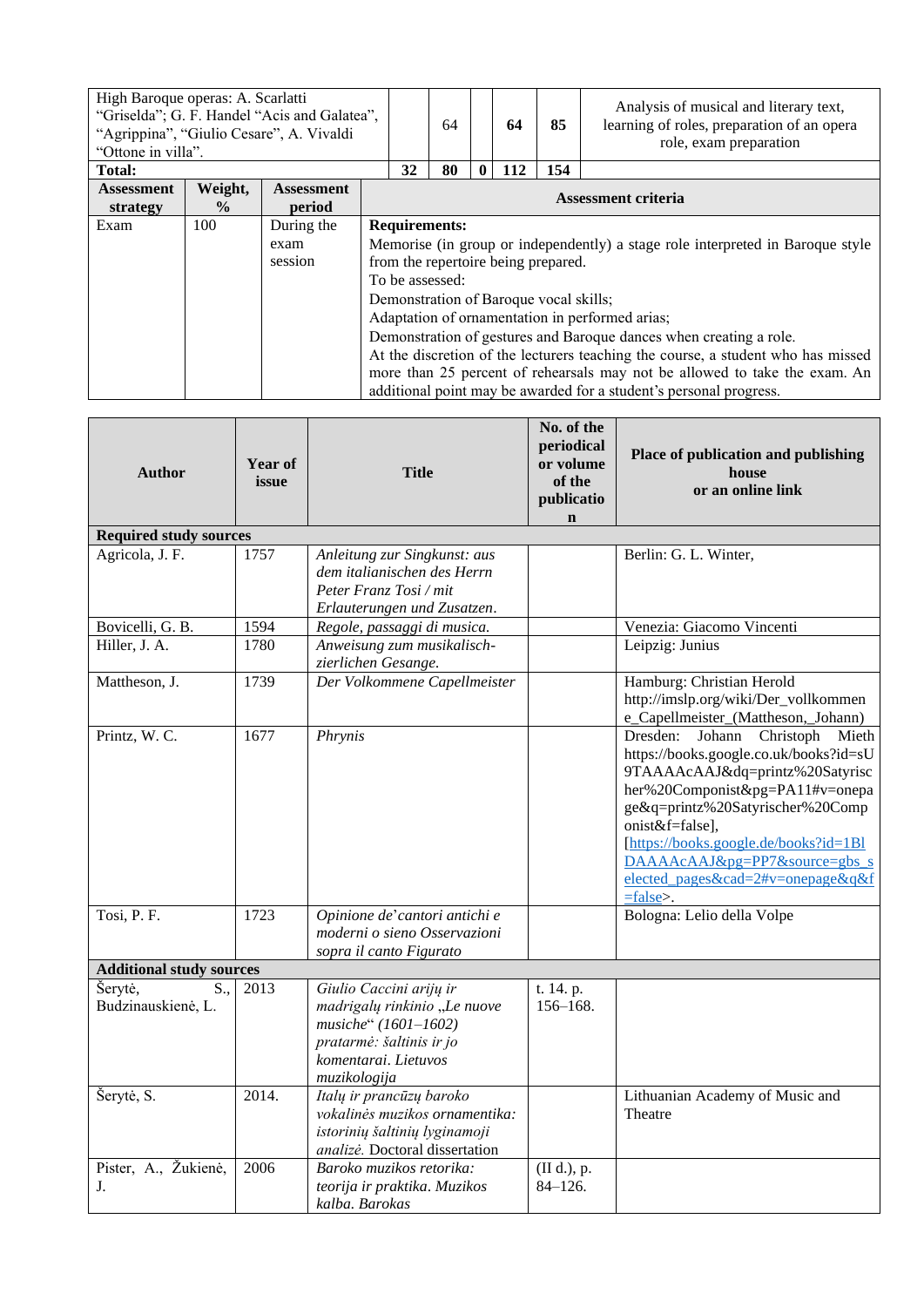# **VOCAL PERFORMANCE STUDIO**

<span id="page-7-0"></span>

| Course (module) title in Lithuanian and<br>English                                   |                                                                                 |                                                                  |                               | Code |                                                          |  | Study programme (s)                |                                                                                                                                  |  |
|--------------------------------------------------------------------------------------|---------------------------------------------------------------------------------|------------------------------------------------------------------|-------------------------------|------|----------------------------------------------------------|--|------------------------------------|----------------------------------------------------------------------------------------------------------------------------------|--|
| Vocal Performance Studio                                                             |                                                                                 |                                                                  |                               |      | M209820                                                  |  | Music Performance (Baroque opera)  |                                                                                                                                  |  |
|                                                                                      |                                                                                 | Lecturer (s)                                                     |                               |      |                                                          |  |                                    | <b>Division</b>                                                                                                                  |  |
|                                                                                      | lect. dr. Rūta Vosyliūtė<br>Coordinator:                                        |                                                                  |                               |      |                                                          |  |                                    | Department of Vocal Performance                                                                                                  |  |
| Prof. Sigutė Stonytė, lect. dr. Saulė Šerytė, doc. dr. Balys<br>Other (s):           |                                                                                 |                                                                  |                               |      |                                                          |  |                                    |                                                                                                                                  |  |
|                                                                                      | Vaitkus                                                                         |                                                                  |                               |      |                                                          |  |                                    |                                                                                                                                  |  |
|                                                                                      | <b>Study cycle</b>                                                              |                                                                  |                               |      |                                                          |  | Type of a subject (module)         |                                                                                                                                  |  |
| Second (Master)                                                                      |                                                                                 |                                                                  |                               |      | Mandatory, optional                                      |  |                                    |                                                                                                                                  |  |
| Form of implementation                                                               |                                                                                 |                                                                  |                               |      | <b>Execution period/Study programme</b>                  |  |                                    | Language (s) of instruction                                                                                                      |  |
| Classroom, individual, blended                                                       |                                                                                 | I-II course, I-IV semesters/Music<br>performance (Baroque opera) |                               |      |                                                          |  | Lithuanian, English                |                                                                                                                                  |  |
|                                                                                      |                                                                                 |                                                                  |                               |      | Requirements for an accepted student                     |  |                                    |                                                                                                                                  |  |
|                                                                                      | <b>Prerequisites</b>                                                            |                                                                  |                               |      |                                                          |  | Minor requirements (if applicable) |                                                                                                                                  |  |
| Professional vocal skills, spoken English skills                                     |                                                                                 |                                                                  |                               |      | Medical certificate from an otolaryngologist             |  |                                    |                                                                                                                                  |  |
| Volume of the                                                                        |                                                                                 | Total student workload (in                                       |                               |      | <b>Average contact hours</b>                             |  |                                    | <b>Average self-study hours</b>                                                                                                  |  |
| subject (module) in                                                                  |                                                                                 | hours)                                                           |                               |      |                                                          |  |                                    |                                                                                                                                  |  |
| credits                                                                              |                                                                                 |                                                                  |                               |      |                                                          |  |                                    |                                                                                                                                  |  |
| $20(5+5+5+5)$                                                                        |                                                                                 | $532(133 + 133 + 133 + 133)$                                     |                               |      | $192(64+64+32+32)$                                       |  |                                    | $340 (69 + 69 + 101 + 101)$                                                                                                      |  |
|                                                                                      |                                                                                 |                                                                  |                               |      | Purpose of a subject (module)                            |  |                                    |                                                                                                                                  |  |
|                                                                                      |                                                                                 |                                                                  |                               |      |                                                          |  |                                    | To provide practical knowledge and skills related to the performance of 14th–17th centuries vocal music and teach to apply       |  |
|                                                                                      |                                                                                 |                                                                  |                               |      |                                                          |  |                                    | vocal techniques when performing Baroque music. To accumulate a repertoire of Baroque vocal music, develop an individual         |  |
|                                                                                      |                                                                                 |                                                                  |                               |      |                                                          |  |                                    | style of interpretation, make the process of developing skills a creative one, aimed at the implementation of a certain          |  |
|                                                                                      |                                                                                 |                                                                  |                               |      |                                                          |  |                                    | interpretation, deepen the ability to observe and analyse one's creative process and critically evaluate its results and give    |  |
| concert practice experience.                                                         |                                                                                 |                                                                  |                               |      |                                                          |  |                                    |                                                                                                                                  |  |
|                                                                                      |                                                                                 |                                                                  |                               |      | Short subject (module) annotation (up to 500 characters) |  |                                    |                                                                                                                                  |  |
|                                                                                      |                                                                                 |                                                                  |                               |      |                                                          |  |                                    | The module consists of Singing and Baroque Music Interpretation Training (semesters I-IV) and Generalbass (semesters I-          |  |
|                                                                                      |                                                                                 |                                                                  |                               |      |                                                          |  |                                    | II). During the studies, early Baroque laryngeal techniques and <i>recitar cantare</i> singing style are applied to the selected |  |
|                                                                                      |                                                                                 |                                                                  |                               |      |                                                          |  |                                    | secular and sacral works of Baroque music, and fast-passing vocal techniques are developed by performing a repertoire of         |  |
| mature, late Baroque and Galant style.                                               |                                                                                 |                                                                  |                               |      |                                                          |  |                                    |                                                                                                                                  |  |
|                                                                                      |                                                                                 |                                                                  |                               |      |                                                          |  |                                    | During the module studies, students acquire the skills of Baroque vocal technique required to perform works of different         |  |
|                                                                                      |                                                                                 |                                                                  |                               |      |                                                          |  |                                    | Baroque styles, as well as further develop the general vocal discipline, i.e., classical singing skills. During the theoretical  |  |
|                                                                                      |                                                                                 |                                                                  |                               |      |                                                          |  |                                    | and practical studies of Generalbass, singers acquire the skills to read, realise and improvise works of digital bass on a       |  |
| harpsichord, while singing and accompanying Baroque recitations and arias.           |                                                                                 |                                                                  |                               |      |                                                          |  |                                    |                                                                                                                                  |  |
|                                                                                      |                                                                                 |                                                                  |                               |      |                                                          |  |                                    | Students'                                                                                                                        |  |
| <b>Expected study results of the</b>                                                 |                                                                                 |                                                                  | <b>Expected study subject</b> |      |                                                          |  | <b>Subject study</b>               | achievement                                                                                                                      |  |
|                                                                                      | programme                                                                       |                                                                  |                               |      | (module) study results                                   |  | methods                            | assessment methods                                                                                                               |  |
| Students will have good knowledge of the                                             |                                                                                 |                                                                  |                               |      | Students will be able to perform                         |  |                                    |                                                                                                                                  |  |
| language of music, historical development                                            |                                                                                 |                                                                  |                               |      | works of various Baroque styles                          |  |                                    |                                                                                                                                  |  |
| and performance practice of the repertoire                                           |                                                                                 |                                                                  |                               |      | and genres, demonstrating a                              |  |                                    |                                                                                                                                  |  |
| of the chosen specialization (individual                                             |                                                                                 |                                                                  |                               |      | style of interpretation that is                          |  |                                    |                                                                                                                                  |  |
| periods, styles, genres, etc.); will be able to                                      |                                                                                 |                                                                  |                               |      | unique for that specific work.                           |  |                                    |                                                                                                                                  |  |
| base interpretive decisions on their                                                 |                                                                                 |                                                                  |                               |      |                                                          |  |                                    |                                                                                                                                  |  |
| knowledge and/or art research at all stages                                          |                                                                                 |                                                                  |                               |      |                                                          |  | Review of                          |                                                                                                                                  |  |
| of preparing music programmes (Music                                                 |                                                                                 |                                                                  |                               |      |                                                          |  | information                        |                                                                                                                                  |  |
| Performance, 1.1)                                                                    |                                                                                 |                                                                  |                               |      |                                                          |  | sources, audio                     |                                                                                                                                  |  |
| Students will be able to analyse and                                                 |                                                                                 |                                                                  |                               |      | Students will be able to think                           |  | and video                          |                                                                                                                                  |  |
| critically evaluate the process and results of<br>critically and analyse the process |                                                                                 |                                                                  |                               |      |                                                          |  | materials,                         | Exam                                                                                                                             |  |
|                                                                                      | creative activities performed by them and<br>and results of their own and other |                                                                  |                               |      |                                                          |  | analysis of                        |                                                                                                                                  |  |
| other artists, provide suggestions for their                                         |                                                                                 |                                                                  | artists' creative activities. |      |                                                          |  | musical text,                      |                                                                                                                                  |  |
| improvement, adapt to changing conditions                                            |                                                                                 |                                                                  |                               |      |                                                          |  | individual                         |                                                                                                                                  |  |
| of the creative context and present their                                            |                                                                                 |                                                                  |                               |      |                                                          |  | training,<br>rehearsals            |                                                                                                                                  |  |
| insights during workshops, seminars and/or                                           |                                                                                 |                                                                  |                               |      |                                                          |  |                                    |                                                                                                                                  |  |
| master classes and when preparing a                                                  |                                                                                 |                                                                  |                               |      |                                                          |  |                                    |                                                                                                                                  |  |
| master's studies art project (s) and carrying                                        |                                                                                 |                                                                  |                               |      |                                                          |  |                                    |                                                                                                                                  |  |
| out artistic research related to creative                                            |                                                                                 |                                                                  |                               |      |                                                          |  |                                    |                                                                                                                                  |  |
| activities. (Music Performance, 2.2)                                                 |                                                                                 |                                                                  |                               |      |                                                          |  |                                    |                                                                                                                                  |  |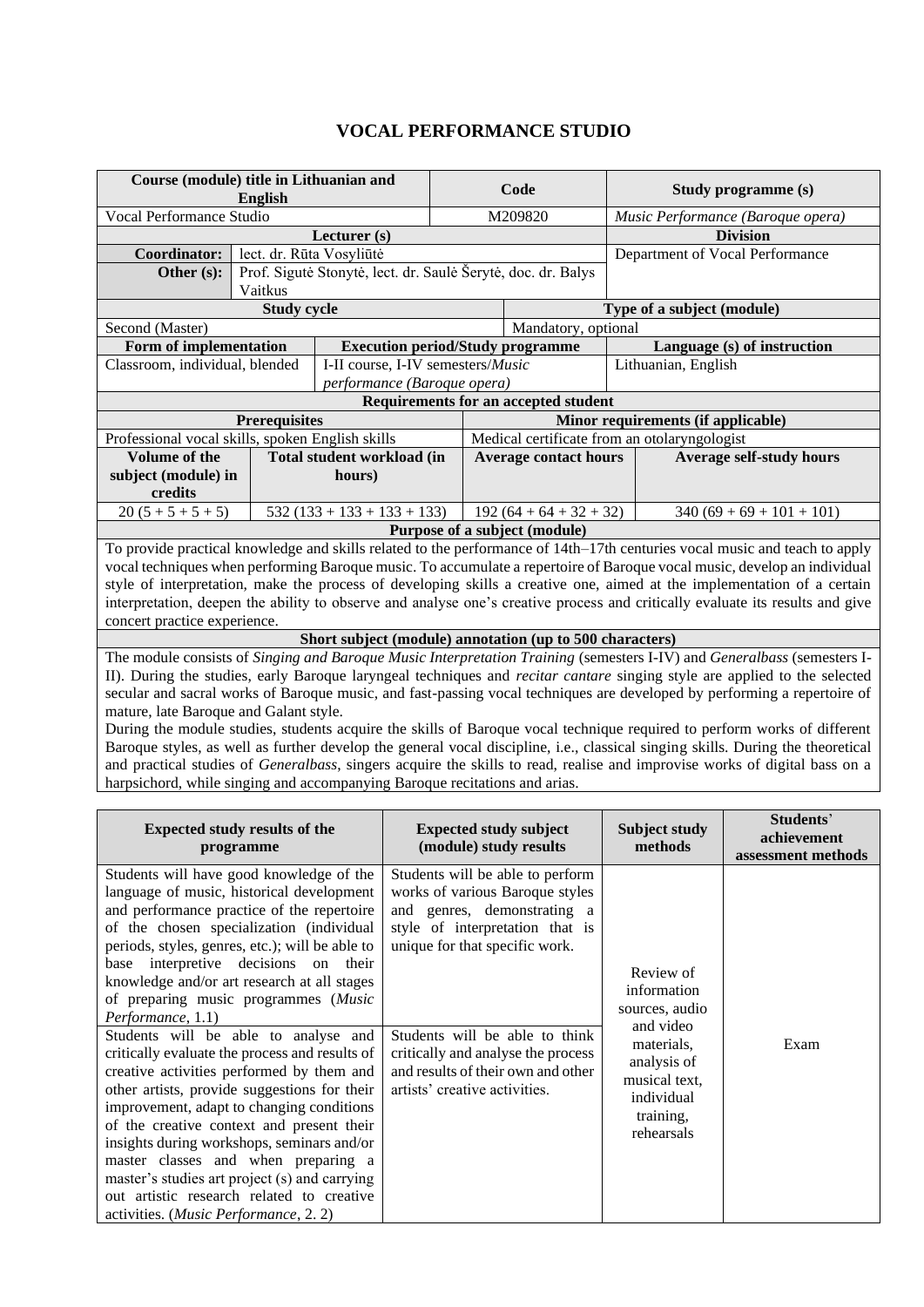| Students will be able to express themselves<br>as artistic individuals, who have developed<br>the ability to create, develop and express<br>their artistic ideas, anticipate an individual<br>interpretation of a piece of music and<br>demonstrate these skills by preparing and<br>performing a concert programme that meets<br>the requirements of the master's degree<br>repertoire (Music Performance, 3.1) | By employing different vocal<br>techniques, students will be able<br>to professionally perform the<br>repertoire of early and late<br>Baroque<br>vocal<br>music<br>and<br>creatively transform it through<br>their artistic perception.                                                                                                                                                            |  |
|------------------------------------------------------------------------------------------------------------------------------------------------------------------------------------------------------------------------------------------------------------------------------------------------------------------------------------------------------------------------------------------------------------------|----------------------------------------------------------------------------------------------------------------------------------------------------------------------------------------------------------------------------------------------------------------------------------------------------------------------------------------------------------------------------------------------------|--|
| Students will have<br>accumulated<br>$\mathbf{a}$<br>representative repertoire whose volume<br>will correspond to the requirements of the<br>chosen specialization and a master's<br>degree, and will have gained concert<br>experience by participating in 2-4 public<br>concert events during the study years<br>(Music Performance, 3.2)                                                                      | Students will have accumulated<br>a concert repertoire of baroque<br>vocal music of an appropriate<br>volume<br>that<br>meets<br>the<br>requirements of master's studies,<br>and participated in at least 4<br>public concerts                                                                                                                                                                     |  |
| Students will be able to use all the<br>possibilities of performance technique in<br>solo and/or ensemble programmes and<br>constantly look for new means of self-<br>expression as well as demonstrate the<br>developed skills of musical communication<br>and leadership over a musical ensemble.<br>(4.1)                                                                                                     | Students will be able to use the<br>possibilities of vocal technique<br>solo performances<br>in<br>and<br>Baroque opera and oratorio<br>productions<br>and<br>will<br>continuously look for new means<br>of self-expression.                                                                                                                                                                       |  |
| Students will have accumulated experience<br>of constructive and reasoned business<br>communication; will be able to collaborate<br>with other artists and integrate themselves<br>into different cultural environments by<br>participating in at least one, preferably<br>multicultural or international, project<br>(Music Performance, 4.2)                                                                   | be<br><b>Students</b><br>will<br>able to<br>collaborate constructively with<br>other<br>performers<br>when<br>participating in international art<br>projects.                                                                                                                                                                                                                                      |  |
| Students will be able to initiate and lead<br>creative<br>activities<br>and<br>demonstrate<br>leadership,<br>initiative,<br>teamwork,<br>negotiation and organizational skills when<br>preparing and presenting complex work in<br>the form of a final art project (s) (Music<br>Performance, 4.3)                                                                                                               | Students will be able to initiate<br>and lead concert activities of<br>their own and other performers,<br>and<br>demonstrate teamwork<br>organizational skills.                                                                                                                                                                                                                                    |  |
| Students will understand the connections<br>between theoretical and practical studies of<br>music performance, be able to see their<br>causal connections and will use these skills<br>for their individual development as artists<br>when preparing and presenting creative<br>(art) projects and art research related to<br>creative activities (Music Performance,<br>5.1)                                    | Students will have accumulated<br>knowledge<br>of<br>$\rm{a}$<br>singer's<br>profession, will understand the<br>need for theoretical studies and<br>be able to use this knowledge<br>during lectures and rehearsals,<br>when<br>preparing<br>and<br>and<br>conducting exam programmes.                                                                                                             |  |
| will<br>able<br>Students<br>be<br>to<br>study<br>independently, integrate knowledge and<br>solve artistic and scientific tasks, based on<br>new and/or limited information, efficiently;<br>will be able to work and improve when<br>independently preparing and presenting<br>creative (artistic) projects and artistic<br>research related to creative activities (Music<br>Performance, 5.2)                  | By integrating knowledge of<br>ornamentation<br>and<br>Baroque<br>music interpretation, students<br>will be able to analyse and learn<br>a given or selected Baroque<br>vocal<br>music<br>programme<br>independently, as well as work<br>and improve independently with<br>generalbass<br>accompanist,<br>a<br>Baroque ensemble or orchestra<br>when rehearsing and performing<br>exam programmes. |  |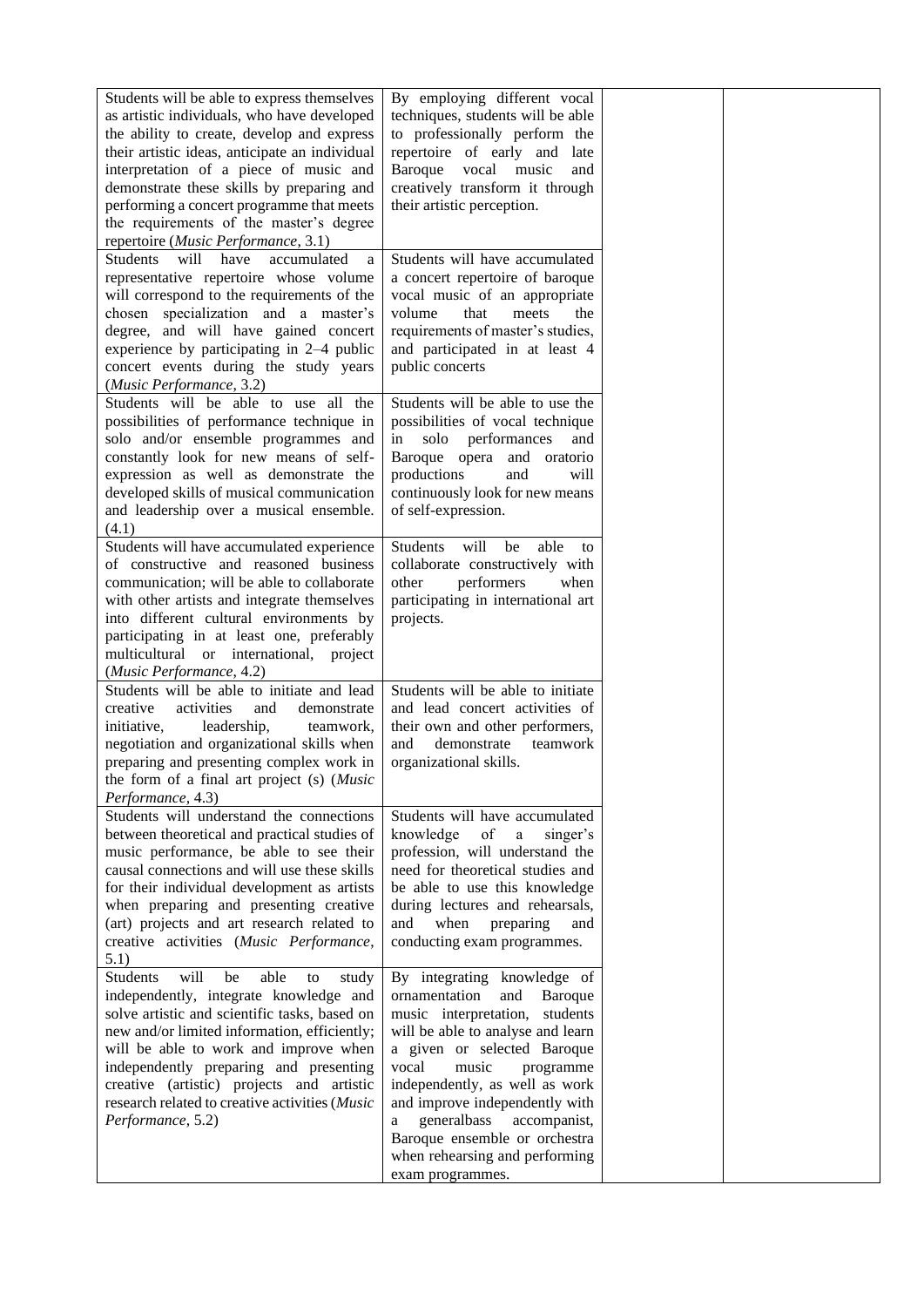|                                                                                                                                             |                     | <b>Contact hours</b> |                     |                     |                  |                                                                                                 |  |  |
|---------------------------------------------------------------------------------------------------------------------------------------------|---------------------|----------------------|---------------------|---------------------|------------------|-------------------------------------------------------------------------------------------------|--|--|
| Topics (repertoire requirements)                                                                                                            | Theoretical classes | Group sessions       | Individual sessions | Total contact hours | Self-study hours | <b>Independent tasks</b>                                                                        |  |  |
| I semester (M1)                                                                                                                             |                     |                      |                     |                     |                  |                                                                                                 |  |  |
| Singing and Baroque music interpretation training                                                                                           |                     |                      |                     |                     |                  |                                                                                                 |  |  |
| 1. Introduction Presentation of module topics and<br>requirements for independent work, basic literature<br>and exam.<br>Optional vocalises |                     |                      | 6                   | 6                   | 6                |                                                                                                 |  |  |
| 2. Folk song performed a capella or original works<br>by Lithuanian composers                                                               |                     |                      | 6                   | 6                   | 6                | Analysis and preparation of musical                                                             |  |  |
| 3. Optional late Baroque arias by Italian authors                                                                                           |                     |                      | 6                   | 6                   | 6                | text, as well as analysis and                                                                   |  |  |
| 4. Training of gorgia (larynx) technique.<br>Early Italian Baroque solo madrigals (L. Luzzaschi,<br>S. D'India, etc.)                       |                     |                      | 4                   | 4                   | 5.5              | practical application of singing<br>treatises and literature on baroque<br>music interpretation |  |  |
| 5. Recitar cantare singing style: arias by G. Caccini<br>Le Nuove Musiche (1601), secular or sacral works<br>by C. Monteverdi.              |                     |                      | 4                   | 4                   | 5                |                                                                                                 |  |  |
| 6. Duets or early madrigals by A. Willaert, J.<br>Arcadelt and L. Marenzio                                                                  |                     |                      | 6                   | 6                   | 6                |                                                                                                 |  |  |
| <b>Generalbass</b>                                                                                                                          |                     |                      |                     |                     |                  |                                                                                                 |  |  |
| 1. Basic principles of creating and reading basso<br>continuo, early forms, decryption principles and<br>methods of performance.            |                     | 4                    |                     | 4                   | 5                |                                                                                                 |  |  |
| 2. Realization of a generalbass in three and/or four<br>voices. Tessitura, layout.                                                          |                     | 4                    |                     | 4                   | 5.5              | Analysis of sound recordings and                                                                |  |  |
| 3. Signatures and their meaning. Simple exercises<br>based on historical sources.                                                           |                     | 6                    |                     | 6                   | 6                | musical text, basso continuo<br>performance training, exam                                      |  |  |
| 4. Dissonances and their preparation.                                                                                                       |                     | 6                    |                     | 6                   | 6                | preparation                                                                                     |  |  |
| 5. Ornamentation principles in the realization of the<br>generalboss. Variety of a texture.                                                 |                     | 6                    |                     | 6                   | 6                |                                                                                                 |  |  |
| 6. Generalboss in recitatives. Dynamics.                                                                                                    |                     | 6                    |                     | 6                   | 6                |                                                                                                 |  |  |
| <b>Total:</b>                                                                                                                               |                     | 32                   | 32                  | 64                  | 69               |                                                                                                 |  |  |
| II semester (M1)<br><b>Singing and Baroque music interpretation training</b>                                                                |                     |                      |                     |                     |                  |                                                                                                 |  |  |
| 1. Optional vocalises                                                                                                                       |                     |                      | 6                   | 6                   | 6                |                                                                                                 |  |  |
| 2. Optional late Baroque arias by French or English<br>musicians                                                                            |                     |                      | 6                   | 6                   | 6                |                                                                                                 |  |  |
| 3. Aria of early bel canto period                                                                                                           |                     |                      | 4                   | 4                   | 5                |                                                                                                 |  |  |
| 5. Middle period of Italian Baroque: Works by B.<br>Strozzi, A. Cesti, F. Cavalli                                                           |                     |                      | 4                   | 4                   | 5.5              | Analysis and preparation of musical<br>text, as well as analysis and                            |  |  |
| 5. Baroque compositions by French authors: B.<br>Lully, A. Campra and others.                                                               |                     |                      | 4                   | 4                   | 4                | practical application of singing<br>treatises and literature on baroque                         |  |  |
| 6. Optional Baroque compositions by English<br>authors                                                                                      |                     |                      | 4                   | 4                   | 4                | music interpretation                                                                            |  |  |
| 7. Madrigal at the junction of 16th-17th century. C.<br>Monteverdi, C. Gesualdo                                                             |                     |                      | 4                   | 4                   | 4                |                                                                                                 |  |  |
| <b>Generalbass</b>                                                                                                                          |                     |                      |                     |                     |                  |                                                                                                 |  |  |
| 1. Examples of Italian generalbass and their<br>realization.                                                                                |                     | 6                    |                     | 6                   | 7                |                                                                                                 |  |  |
| 2. Practical examples of the French generalbass.                                                                                            |                     | 6                    |                     | 6                   | 7                | Analysis of sound recordings and                                                                |  |  |
| 3. The most important schools of German<br>generalbass.                                                                                     |                     | 6                    |                     | 6                   | 7                | musical text, basso continuo<br>performance training.                                           |  |  |
| 4. J. S. Bach's rules of generalbass as a<br>generalization of various baroque schools.                                                     |                     | 6                    |                     | 6                   | 6.5              |                                                                                                 |  |  |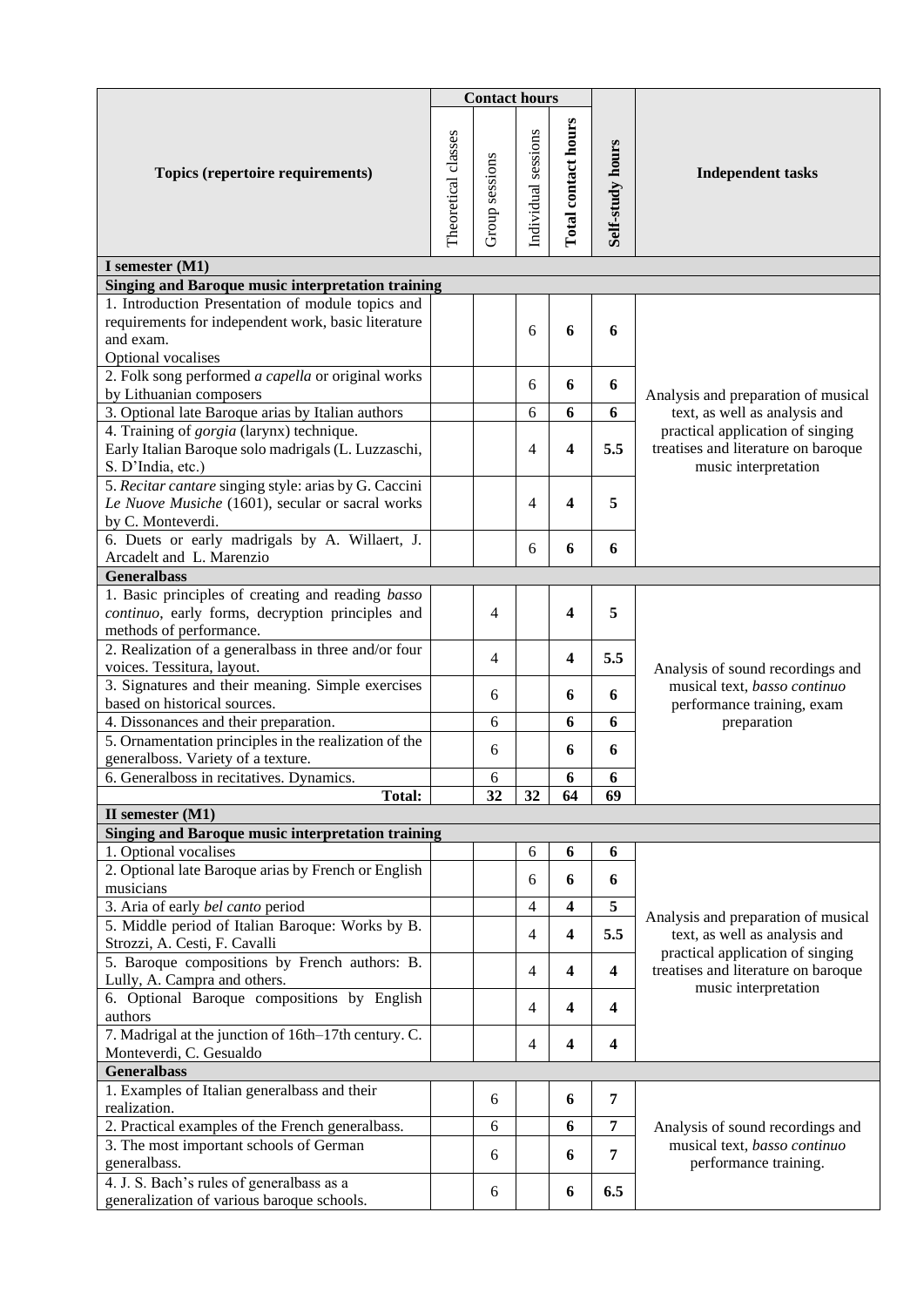| 5. Essential differences of schools of generalbass,      |    |    |    |     |                                                                         |  |  |
|----------------------------------------------------------|----|----|----|-----|-------------------------------------------------------------------------|--|--|
| their exploitation in practice.                          | 8  |    | 8  | 7   |                                                                         |  |  |
| Total:                                                   | 32 | 32 | 64 | 69  |                                                                         |  |  |
| III semester (M2)                                        |    |    |    |     |                                                                         |  |  |
| <b>Singing and Baroque music interpretation training</b> |    |    |    |     |                                                                         |  |  |
| 1. Optional vocalises                                    |    | 6  | 6  | 14  |                                                                         |  |  |
| 2. Optional German, Austrian arias of late Baroque       |    | 6  | 6  | 14  |                                                                         |  |  |
| and galant style                                         |    |    |    |     |                                                                         |  |  |
| 3. Aria of early bel canto period                        |    | 4  | 4  | 14  | Analysis and preparation of a                                           |  |  |
| 4. Arias by Italian Baroque authors of da capo           |    | 4  | 4  | 14  | musical text, as well as analysis and                                   |  |  |
| forms of sacred music genres.                            |    |    |    |     | practical application of singing                                        |  |  |
| 5. Compositions by German Baroque authors:               |    | 4  | 4  | 14  | treatises and literature on Baroque                                     |  |  |
| Cantatas by J. S. Bach and other creators                |    |    |    |     | music interpretation; exam                                              |  |  |
| 6. Opera by G. F. Händel: optional aria                  |    | 4  | 4  | 14  | preparation                                                             |  |  |
| 7. Polyphonic compositions by D. Buxtehude, H.           |    |    | 4  | 17  |                                                                         |  |  |
| Purcell, J. S. Bach                                      |    | 4  |    |     |                                                                         |  |  |
| Total:                                                   |    | 32 | 32 | 101 |                                                                         |  |  |
| IV semester $(M2)$                                       |    |    |    |     |                                                                         |  |  |
| <b>Singing and Baroque music interpretation training</b> |    |    |    |     |                                                                         |  |  |
| 1. Optional vocalises                                    |    | 6  | 6  | 17  |                                                                         |  |  |
| 2. W. A. Mozart's aria                                   |    | 6  | 6  | 17  |                                                                         |  |  |
| 3. Optional <i>bel canto</i> aria                        |    | 6  | 6  | 17  | Analysis and preparation of a                                           |  |  |
| 4. Late Baroque passages, improvisation when             |    |    |    |     | musical text, as well as analysis and                                   |  |  |
| singing arias of such authors as N. Porpora, A.          |    | 6  | 6  | 17  | practical application of singing<br>treatises and literature on Baroque |  |  |
| Vivaldi and others.                                      |    |    |    |     | music interpretation; exam                                              |  |  |
| 5. Galant style: technical training in                   |    | 4  | 4  | 16  | preparation                                                             |  |  |
| ornamentation.                                           |    |    |    |     |                                                                         |  |  |
| 6. Arias by N. Jommelli, J. A. Hasse and others          |    | 4  | 4  | 17  |                                                                         |  |  |
| <b>Total:</b>                                            |    | 32 | 32 | 101 |                                                                         |  |  |

| <b>Assessment</b><br>strategy | Weight,<br>$\frac{6}{9}$ | <b>Assessment</b><br>period | <b>Assessment criteria</b>                                                                                                                                                                                                                                                                                                                                                                                                                                                                                                                                                                                                                                                                                                                                                                                                                                                                                                                                                                                                                                                                                                     |
|-------------------------------|--------------------------|-----------------------------|--------------------------------------------------------------------------------------------------------------------------------------------------------------------------------------------------------------------------------------------------------------------------------------------------------------------------------------------------------------------------------------------------------------------------------------------------------------------------------------------------------------------------------------------------------------------------------------------------------------------------------------------------------------------------------------------------------------------------------------------------------------------------------------------------------------------------------------------------------------------------------------------------------------------------------------------------------------------------------------------------------------------------------------------------------------------------------------------------------------------------------|
| Exam                          | 100                      | During the<br>exam session  | <b>Requirements:</b> The form of the exam is a concert. The programme must<br>include 4-8 works. The programme may feature works from different eras<br>(from the early Baroque to the early bel canto period).<br>Module part Singing and Baroque Music Interpretation Training is<br>assessed taking into account the following aspects:<br>accurate performance of the repertoire in relation to the<br>musical text;<br>appropriate level of vocal skills;<br>$\bullet$<br>stylistically correct performance of the works of 16th-18th<br>centuries;<br>demonstration of articulation, ornamentation and<br>$\bullet$<br>improvisation principles;<br>a sense of genre and form;<br>$\bullet$<br>quality of musical expression;<br>$\bullet$<br>virtuoso skills;<br>artistry and persuasiveness, quality of musical expression;<br>$\bullet$<br>initiative in participating in independent artistic activities;<br>٠<br>compliance of artistic activity with the specialization of the<br>$\bullet$<br>study programme;<br>the complexity of the concert programmes performed, the<br>prestige of the event/concert stage. |
|                               |                          |                             | Assessment of generalbass;                                                                                                                                                                                                                                                                                                                                                                                                                                                                                                                                                                                                                                                                                                                                                                                                                                                                                                                                                                                                                                                                                                     |
|                               |                          |                             | efficiency and accuracy of reading basso continuo;<br>7.<br>use of improvisational elements;<br>8.<br>accurate performance of the repertoire in relation to the<br>9.<br>musical text;<br>10. demonstration of articulation, ornamentation and<br>improvisation principles;<br>11. a sense of genre and form;<br>12. quality of musical expression.                                                                                                                                                                                                                                                                                                                                                                                                                                                                                                                                                                                                                                                                                                                                                                            |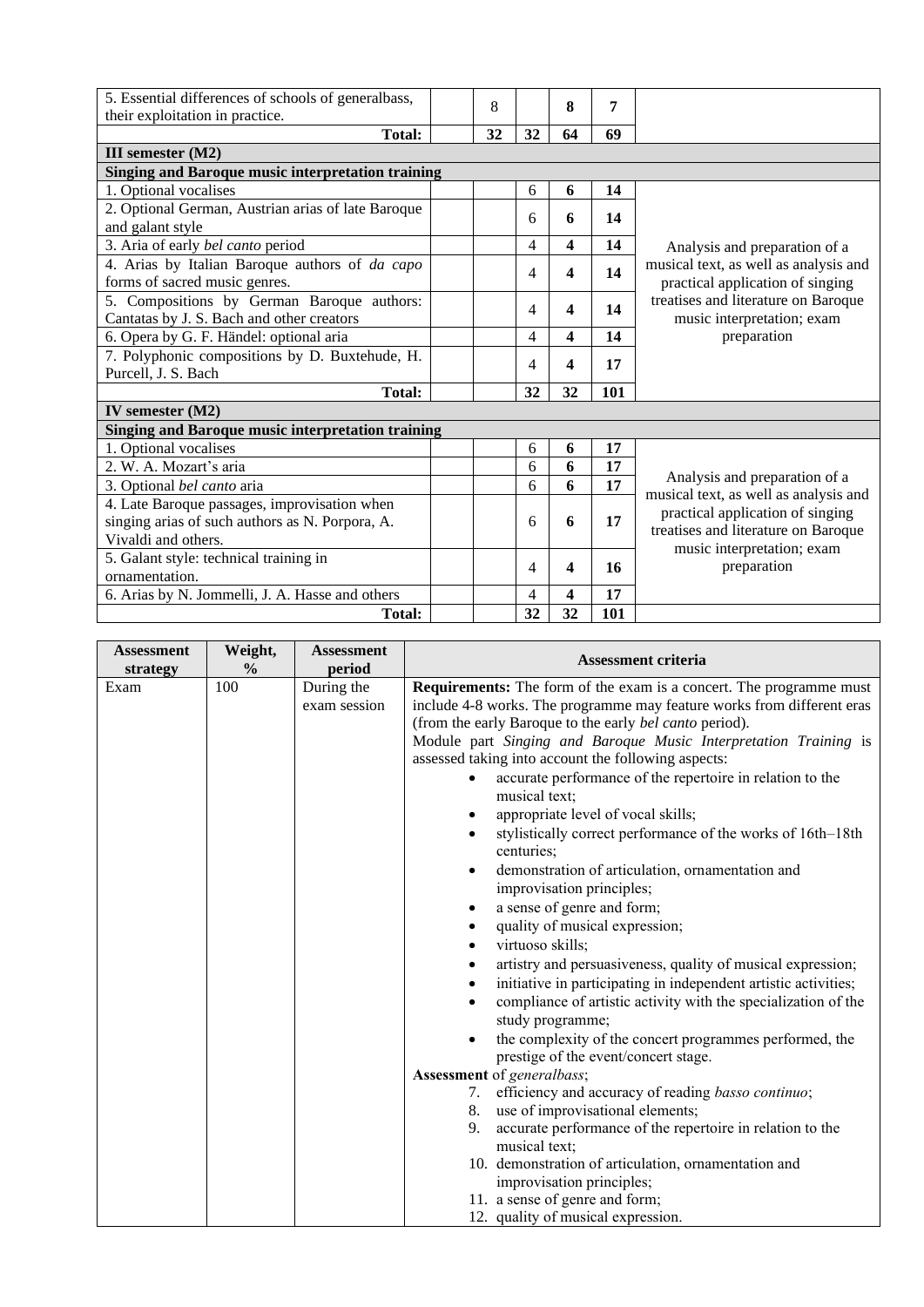| The student is given one grade after assessing the demonstrated abilities<br>and their compliance with the requirements. |
|--------------------------------------------------------------------------------------------------------------------------|
|--------------------------------------------------------------------------------------------------------------------------|

| <b>Author</b>                               | Year of<br>issue     | <b>Title</b>                                                                                                  | No. of the<br>periodical or<br>volume of<br>the<br>publication | Place of publication and<br>publishing house<br>or an online link |  |  |  |  |  |  |
|---------------------------------------------|----------------------|---------------------------------------------------------------------------------------------------------------|----------------------------------------------------------------|-------------------------------------------------------------------|--|--|--|--|--|--|
| <b>Required study sources</b>               |                      |                                                                                                               |                                                                |                                                                   |  |  |  |  |  |  |
| Singing and baroque interpretation training |                      |                                                                                                               |                                                                |                                                                   |  |  |  |  |  |  |
| Harnoncourt, N.                             | 1999                 | Der musikalische Dialog:<br>Gedanken zu Monteverdi, Bach<br>und Mozart                                        |                                                                | Kassel                                                            |  |  |  |  |  |  |
| Harnoncourt, N.                             | 1988                 | Baroque Music Today: Music as<br>a Speech: Ways to a New<br><b>Understanding of Music</b>                     |                                                                | Amadeus Pr. New edition ISBN-<br>10-0931340055                    |  |  |  |  |  |  |
| Neuman, F.                                  | 1978                 | Ornamentation in Baroque and<br>Post - Baroque Music.                                                         |                                                                | Princeton University Press                                        |  |  |  |  |  |  |
| Smitz, H.                                   | 1995                 | Die Kunst der Verzierung im 18.<br>Jahrhundert, Instrumentale und<br>vokale Musizierpraxis in<br>Beischpielen |                                                                | Centaurus - Verlagsgesellschaft                                   |  |  |  |  |  |  |
| <b>Generalbass</b>                          |                      |                                                                                                               |                                                                |                                                                   |  |  |  |  |  |  |
| Christensen, B. J.                          | 2002                 | 18th Century Continuo Playing.<br>A guide to the Basics                                                       |                                                                | Bärenreiter-Verlag                                                |  |  |  |  |  |  |
| Dandrieu, J.-F.                             | 1982 (Orig.<br>1719) | Principles de<br>l'Accompagnement du Clavecin                                                                 |                                                                | Faksimilinis leidimas Minkoff,<br>Ženeva                          |  |  |  |  |  |  |
| Gasparini, F.                               | 1980 (Orig.<br>1708) | The Practical Harmonist at the<br>Harpsichord                                                                 |                                                                | Da Capo, New York                                                 |  |  |  |  |  |  |
| Heinichen, J. D.                            | 1969 (Orig.<br>1728) | Der Generalbass in der<br>Composition                                                                         |                                                                | Facsimile edition<br>Georg Olms, Hildesheim                       |  |  |  |  |  |  |
| <b>Additional study sources</b>             |                      |                                                                                                               |                                                                |                                                                   |  |  |  |  |  |  |
| Bukofzer, M.                                | 2007                 | Music in The Baroque $Era -$<br>From Monteverdi To Bach                                                       |                                                                | New York, W. W. Norton &<br>Company                               |  |  |  |  |  |  |
| Donington, R.                               | 1975                 | The interpretation of early<br>music                                                                          |                                                                | London                                                            |  |  |  |  |  |  |

#### **MOVEMENT STUDIO**

<span id="page-11-0"></span>

|                                   |                                                                                                                            | Course (module) title in Lithuanian and English                 | Code    |                                      | Study programme (s)                                                                                                       |
|-----------------------------------|----------------------------------------------------------------------------------------------------------------------------|-----------------------------------------------------------------|---------|--------------------------------------|---------------------------------------------------------------------------------------------------------------------------|
| Judesio studija / Movement Studio |                                                                                                                            |                                                                 | M209920 |                                      | Music performance (Baroque opera)                                                                                         |
|                                   |                                                                                                                            | Lecturer (s)                                                    |         |                                      | <b>Division</b>                                                                                                           |
| Coordinator:                      | Jūratė Širvytė-Rukštelė                                                                                                    |                                                                 |         |                                      | Department of Vocal Performance                                                                                           |
| Other $(s)$ :                     |                                                                                                                            |                                                                 |         |                                      |                                                                                                                           |
|                                   | <b>Study cycle</b>                                                                                                         |                                                                 |         |                                      | Type of a subject (module)                                                                                                |
| Second (Master)                   |                                                                                                                            |                                                                 |         | Mandatory                            |                                                                                                                           |
| Form of implementation            |                                                                                                                            | <b>Execution period/Study programme</b>                         |         |                                      | Language (s) of instruction                                                                                               |
| Classroom, blended                |                                                                                                                            | I-II course, I-IV semesters/Music                               |         |                                      | Lithuanian, English                                                                                                       |
|                                   |                                                                                                                            | performance (Baroque opera)                                     |         |                                      |                                                                                                                           |
|                                   |                                                                                                                            |                                                                 |         | Requirements for an accepted student |                                                                                                                           |
|                                   | <b>Prerequisites</b>                                                                                                       |                                                                 |         |                                      | Minor requirements (if applicable)                                                                                        |
| Not applicable                    |                                                                                                                            |                                                                 |         | Medical certificate                  |                                                                                                                           |
| <b>Volume of the</b>              |                                                                                                                            | Total student workload (in                                      |         | Average contact                      | <b>Average self-study hours</b>                                                                                           |
| subject (module)                  |                                                                                                                            | hours)                                                          |         | hours                                |                                                                                                                           |
| in credits                        |                                                                                                                            |                                                                 |         |                                      |                                                                                                                           |
| $20(5+5+5)$                       |                                                                                                                            | $399(133 + 133 + 133)$                                          |         | $96(32 + 32 + 32)$                   | $303(101 + 101 + 101)$                                                                                                    |
|                                   |                                                                                                                            |                                                                 |         | Purpose of a subject (module)        |                                                                                                                           |
|                                   |                                                                                                                            |                                                                 |         |                                      | To teach Baroque dance and gesture techniques basing the teaching on historical sources dealing with choreography and     |
|                                   | gestures. To understand the individual characteristics of one's body by developing plasticity, musicality, rhythmicity and |                                                                 |         |                                      |                                                                                                                           |
|                                   |                                                                                                                            |                                                                 |         |                                      | sense of partnership, to develop the ability to combine movement with breathing, speaking, singing, and to understand the |
|                                   |                                                                                                                            | movement dramaturgy of the role being created and implement it. |         |                                      |                                                                                                                           |

**Short subject (module) annotation (up to 500 characters)**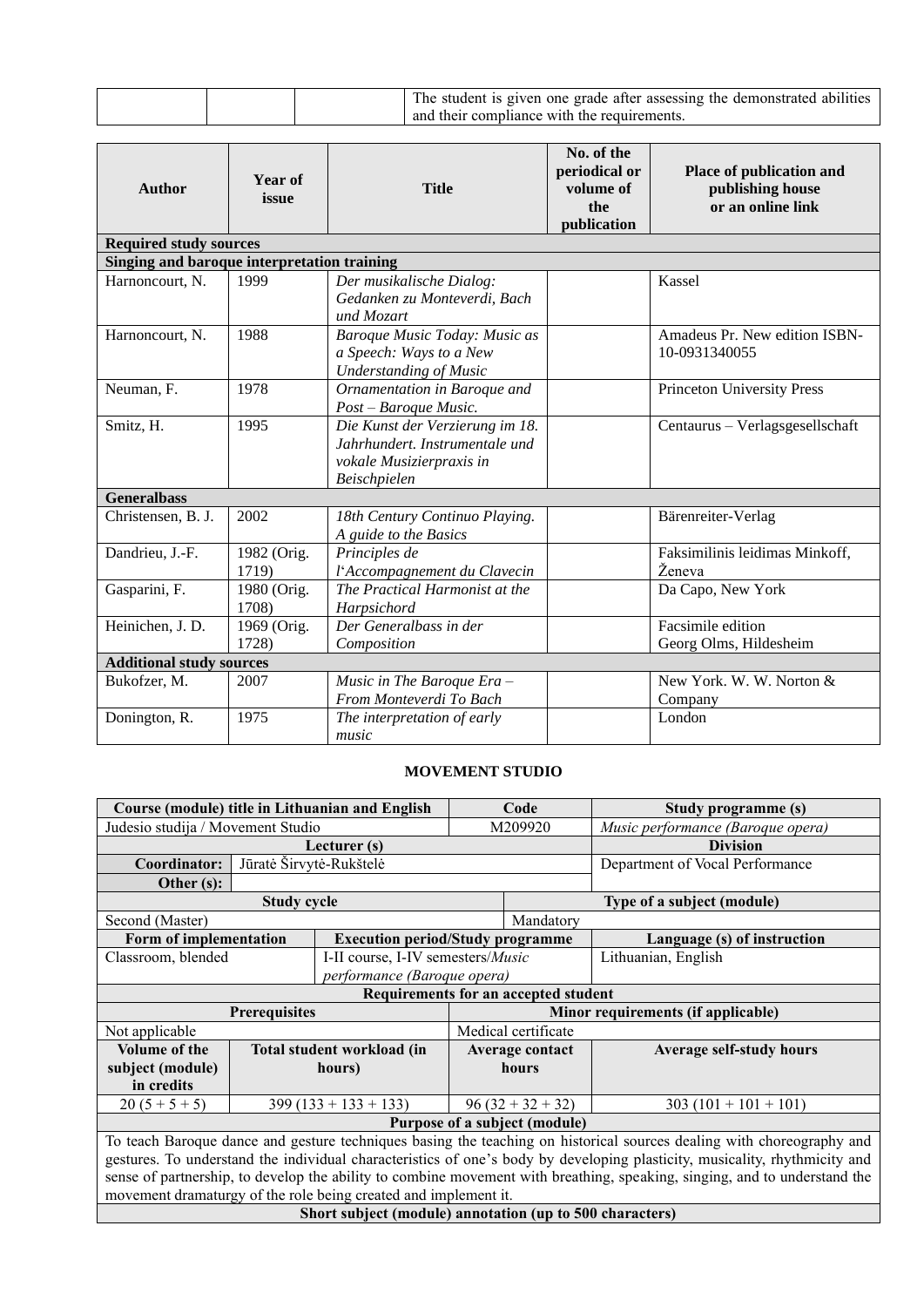The movement studio module is designed to prepare the body plasticity of a future Baroque opera singer for historical productions and creative work on stage. Students are taught aesthetic representation on stage, where gestures are applied to selected arias on the basis of iconographic sources and treatises. By studying Baroque dance and gestures, the technique of Baroque dance and movement is mastered, and the meaning of the performed work is learned to be conveyed by movement. Students are introduced to the late 16th–early 18th century. European (Italian, French, English) dance technique, stylistics, and learn the tempo and its transmission methods based on the historical treatises of that time. Students learn to perform authentic dances (*pavane, galliard, minuet, gavotte, sarabande,* etc.) and create choreographies for the ritornellos of selected arias.

| <b>Expected study results of the</b><br>programme                                                                                                                                                                                                                                                                                                                                                                                                                                                                                                                                                                                                                                                                                                                                                                                                                                                                                                                                                                                                                                                                                                                                                                                                                                                                                                             | Expected study subject (module) study<br>results                                                                                                                                                                                                                                                                                                                                                                                                                                                                                                                                                                                                                                                                                                                                                                                                                                                                                                                                                                                                                                                                                                                                                                                                   | <b>Subject study</b><br>methods                                                                                              | Students'<br>achievement<br>assessment<br>methods |
|---------------------------------------------------------------------------------------------------------------------------------------------------------------------------------------------------------------------------------------------------------------------------------------------------------------------------------------------------------------------------------------------------------------------------------------------------------------------------------------------------------------------------------------------------------------------------------------------------------------------------------------------------------------------------------------------------------------------------------------------------------------------------------------------------------------------------------------------------------------------------------------------------------------------------------------------------------------------------------------------------------------------------------------------------------------------------------------------------------------------------------------------------------------------------------------------------------------------------------------------------------------------------------------------------------------------------------------------------------------|----------------------------------------------------------------------------------------------------------------------------------------------------------------------------------------------------------------------------------------------------------------------------------------------------------------------------------------------------------------------------------------------------------------------------------------------------------------------------------------------------------------------------------------------------------------------------------------------------------------------------------------------------------------------------------------------------------------------------------------------------------------------------------------------------------------------------------------------------------------------------------------------------------------------------------------------------------------------------------------------------------------------------------------------------------------------------------------------------------------------------------------------------------------------------------------------------------------------------------------------------|------------------------------------------------------------------------------------------------------------------------------|---------------------------------------------------|
| Students will have good knowledge of the<br>music,<br>historical<br>language<br>of<br>development and performance practice of<br>the repertoire of the chosen specialization<br>(individual periods, styles, genres, etc.);<br>will be able to base interpretive decisions<br>on their knowledge and/or art research at<br>all<br>stages<br>of<br>preparing<br>music<br>programmes. (Music Performance, 1.1)<br>Students will be able to analyse and<br>critically evaluate the process and results<br>of creative activities performed by them<br>and other artists, provide suggestions for<br>their improvement, adapt to changing<br>conditions of the creative context and<br>present their insights during workshops,<br>seminars and/or master classes and when<br>preparing a master's studies art project (s)<br>and carrying out artistic research related<br>creative<br>activities<br>(Music<br>to<br>Performance, 2.2)<br>Students will be able to<br>express<br>themselves as artistic individuals, who<br>have developed the ability to create,<br>develop and express their artistic ideas,<br>anticipate an individual interpretation of<br>a piece of music and demonstrate these<br>skills by preparing and performing a<br>concert programme that meets the<br>requirements of the master's degree<br>repertoire (Music Performance, 3.1) | Students will be able to distinguish the<br>styles of Baroque dances of different<br>periods (early, middle and late), their<br>genres, historical development<br>and<br>performance practice. Students will be<br>able to substantiate their interpretive<br>decisions when performing musical<br>programmes by employing historical<br>choreographic treatises.<br>Students will be able to critically evaluate<br>and analyse the results of their own and<br>other artists' historical and contemporary<br>performances, provide suggestions for<br>their improvement, and be able to present<br>reasonable insights during master classes<br>and/or when preparing art research related<br>to creative activities.<br>Students will be able to perform Baroque<br>dances, gestures and specific tasks related<br>to the performance of selected arias.<br>Students will be able to distinguish and<br>interpret the tempos of Baroque dances,<br>and perform them in the ritornellos of<br>arias, and will have a developed the ability<br>to create, recreate, interpret Baroque dance<br>and Baroque gestures in the performances<br>of chosen arias.<br>Students will be able to mobilise the<br>existing knowledge and use it to adapt to | Overview of<br>information<br>sources and<br>audio-visual<br>material,<br>rehearsals,<br>individual<br>work,<br>observation. | Formative<br>assessment,<br>Exam                  |
| Students will have accumulated a<br>representative repertoire whose volume<br>will correspond to the requirements of the<br>chosen specialization and a master's<br>degree, and will have gained concert<br>experience by participating in 2-4 public<br>concert events during the study years<br>(Music Performance, 3.2)<br>Students will be able to independently<br>carry out artistic activity by initiating a<br>musical or interdisciplinary art project or<br>participating in its preparation and public<br>performance (Music Performance, 3.3)                                                                                                                                                                                                                                                                                                                                                                                                                                                                                                                                                                                                                                                                                                                                                                                                     | the stage partner.<br>When preparing performances of Baroque<br>arias and group Baroque dances, students<br>will demonstrate the skills of constructive<br>business communication and be able to<br>cooperate ethically with an international<br>team.<br>By participating in their preparation and<br>performance, students will be able to<br>independently integrate Baroque dance<br>and<br>gestures<br>into<br>musical<br>and<br>interdisciplinary art projects.                                                                                                                                                                                                                                                                                                                                                                                                                                                                                                                                                                                                                                                                                                                                                                              |                                                                                                                              |                                                   |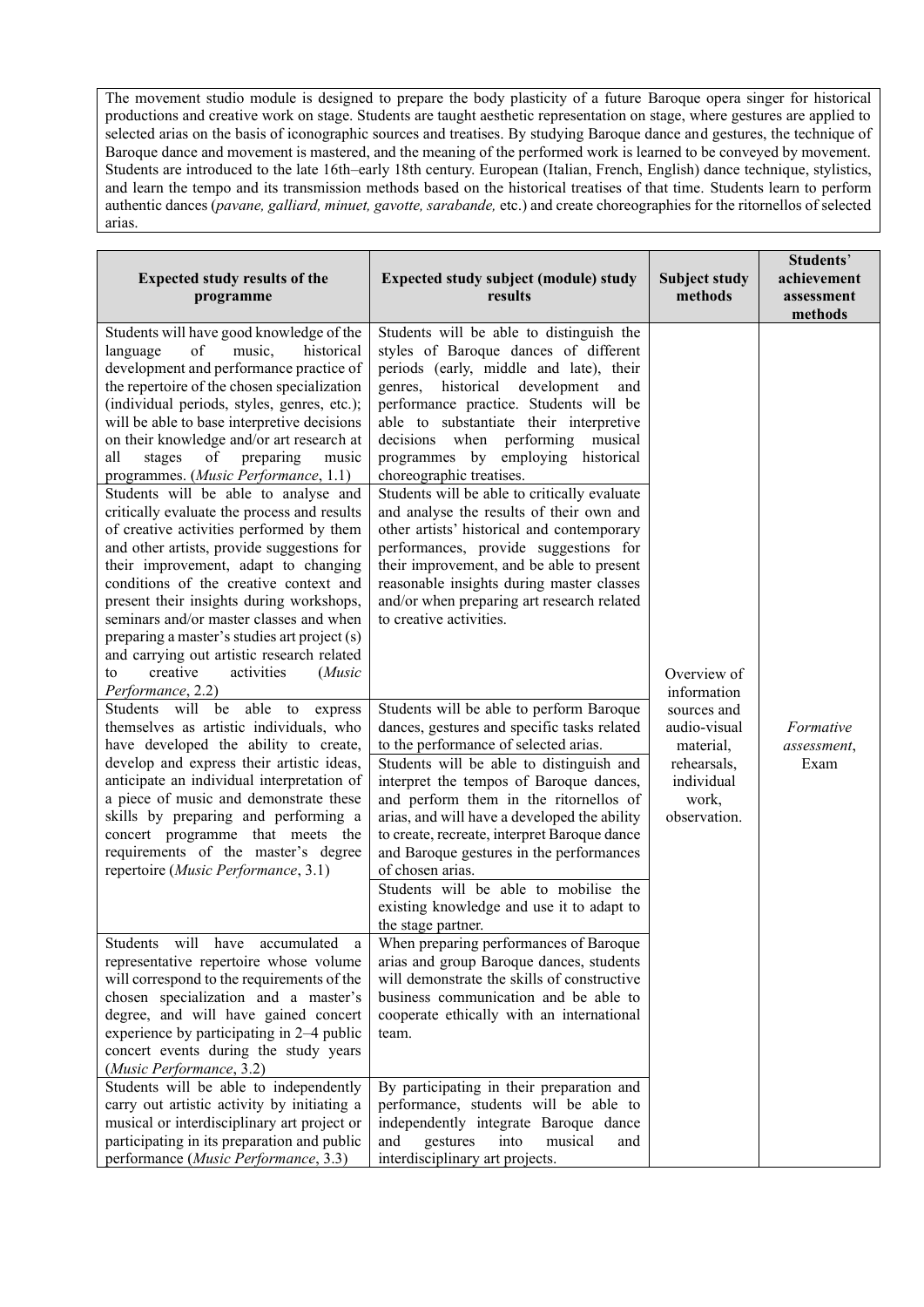| Students will be able to use all the<br>possibilities of performance technique in<br>solo and/or ensemble programmes and<br>constantly look for new means of self-<br>expression as well as demonstrate the<br>developed skills<br>of<br>musical<br>communication and leadership over a<br>musical ensemble (Music Performance,<br>4.1) | Students will be able to perceive the mood<br>(affect) of the created character or aria,<br>apply specific movements and gestures,<br>independently<br>discover<br>and<br>the<br>possibilities of their body movement. |
|-----------------------------------------------------------------------------------------------------------------------------------------------------------------------------------------------------------------------------------------------------------------------------------------------------------------------------------------|------------------------------------------------------------------------------------------------------------------------------------------------------------------------------------------------------------------------|
| Students<br>will<br>able<br>be<br>study<br>to<br>independently, integrate knowledge and<br>solve artistic and scientific tasks, based                                                                                                                                                                                                   | Students will have discovered and be able<br>to use individual possibilities of body<br>expression, know the shortcomings of                                                                                           |
| on new and/or limited information,<br>efficiently; will be able to work and<br>improve when independently preparing<br>and presenting creative (artistic) projects                                                                                                                                                                      | their body movement and be able to<br>correct them, and be able to improve the<br>psychophysical expression of their bodies<br>during regular independent training                                                     |
| and artistic research related to creative<br>activities ( <i>Music Performance</i> , 5.2)                                                                                                                                                                                                                                               | sessions.                                                                                                                                                                                                              |

|                                                                                                                                                                                                                                                                                                  |   | <b>Contact hours</b>    |                     |                         |                  |                                                        |  |
|--------------------------------------------------------------------------------------------------------------------------------------------------------------------------------------------------------------------------------------------------------------------------------------------------|---|-------------------------|---------------------|-------------------------|------------------|--------------------------------------------------------|--|
| Topics (repertoire requirements)                                                                                                                                                                                                                                                                 |   | Group sessions          | Individual sessions | Total contact hours     | Self-study hours | <b>Independent tasks</b>                               |  |
| I semester (M1)                                                                                                                                                                                                                                                                                  |   |                         |                     |                         |                  |                                                        |  |
| <b>Baroque dance</b>                                                                                                                                                                                                                                                                             |   |                         |                     |                         |                  |                                                        |  |
| studies.<br>1. Introduction<br>Introduction<br>to<br>to<br>the<br>requirements of examination, independent work,<br>assessment procedure.<br>Introduction to dance treatises of late 16th-early 17th<br>century. Analysis: Late Renaissance or Early Baroque?<br>Practice of movement technique. |   | 4                       |                     | $\overline{\mathbf{4}}$ | 13               | Independent repetition<br>of learned                   |  |
| 2. "Balletti" in early operas, its structure and meaning.<br>Practice.                                                                                                                                                                                                                           |   | 4                       |                     | 4                       | 13               | choreographies                                         |  |
| 3. Pavane, galliard, choreography of batetto "Soben mi<br>cha bon tempo"                                                                                                                                                                                                                         |   | 4                       |                     | 4                       | 13               |                                                        |  |
| 4. Movement in the ritornellos of early operas                                                                                                                                                                                                                                                   |   | 4                       |                     | 4                       | 11.5             |                                                        |  |
| <b>Baroque gestures</b>                                                                                                                                                                                                                                                                          |   |                         |                     |                         |                  |                                                        |  |
| 1. Body and arm positions in the early 17th century<br>iconography (B. Buonatalenti, M. Caravaggio)                                                                                                                                                                                              |   | 4                       |                     | 4                       | 13               |                                                        |  |
| 2. Analysis of Bonifaccio's treatise L'Arte dei Cenni<br>(1616)                                                                                                                                                                                                                                  |   | 4                       |                     | 4                       | 13               | Independent application<br>of gestures to the          |  |
| 3. Practical gesture and movement sessions based on<br>Bonifaccio                                                                                                                                                                                                                                |   | 4                       |                     | 4                       | 13               | selected aria                                          |  |
| 4. "Living pictures" based on early 17th century<br>painting.                                                                                                                                                                                                                                    |   | 4                       |                     | 4                       | 11.5             |                                                        |  |
| <b>Total:</b>                                                                                                                                                                                                                                                                                    | 0 | 32                      |                     | 32                      | 101              |                                                        |  |
| II semester (M1)                                                                                                                                                                                                                                                                                 |   |                         |                     |                         |                  |                                                        |  |
| <b>Baroque dance</b>                                                                                                                                                                                                                                                                             |   |                         |                     |                         |                  |                                                        |  |
| 1. 17th century English Baroque. J. Playford's dances.<br>Group work on J. Playford's choreographies.                                                                                                                                                                                            |   | 4                       |                     | 4                       | 13               |                                                        |  |
| 2. Introduction to the 18th century French choreography.<br>Notations of Feuillet/Pecour Practising the step<br>technique.                                                                                                                                                                       |   | 4                       |                     | 4                       | 13               | Independent repetition<br>of learned<br>choreographies |  |
| 3. Work with Baroque-inspired arm plasticity                                                                                                                                                                                                                                                     |   | 4                       |                     | 4                       | 13               |                                                        |  |
| 4. Learning of <i>minuet</i> and <i>gavotte</i> in a pair.                                                                                                                                                                                                                                       |   | $\overline{\mathbf{4}}$ |                     | 4                       | 11.5             |                                                        |  |
| <b>Baroque gestures</b>                                                                                                                                                                                                                                                                          |   |                         |                     |                         |                  |                                                        |  |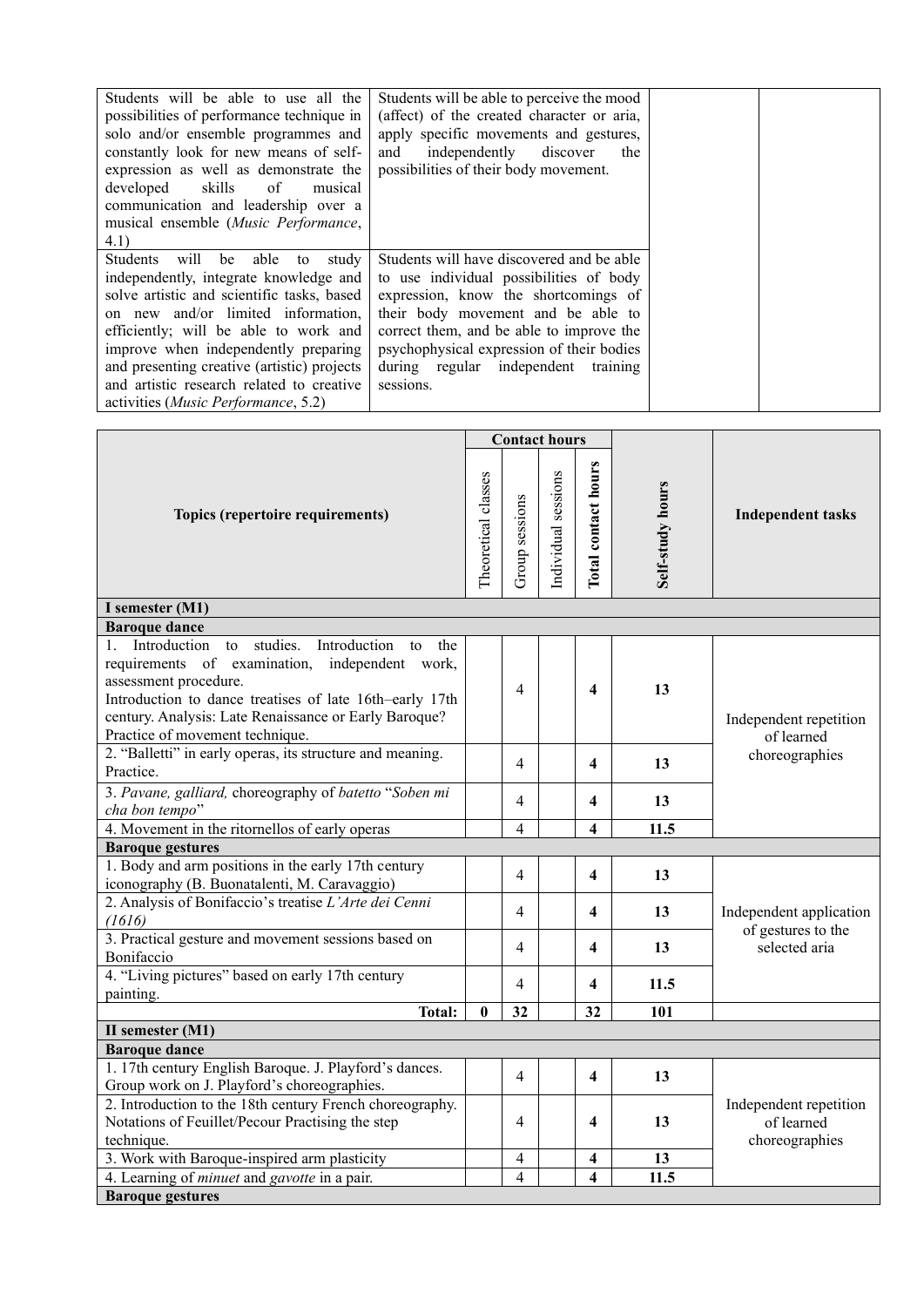| 1. Grotesque in the iconography of late 17th-early 18th    |   | 4  | 4                | 13   |                        |
|------------------------------------------------------------|---|----|------------------|------|------------------------|
| century. (W. Hogarth) Physical exercises.                  |   |    |                  |      |                        |
| Dell'Arte<br>of Perrucci's<br>treatise<br>2.<br>Analysis   |   | 4  | 4                | 13   | Independent adaptation |
| rappresentativa, premeditata e all'improvviso (1699).      |   |    |                  |      |                        |
| 3. Practical gesture and movement sessions based on        |   |    |                  |      | of gestures to the     |
| Perucci.                                                   |   | 4  | 4                | 13   | chosen aria            |
| 4. Baroque gestures for modern audiences: juxtaposition    |   |    |                  |      |                        |
| of modern everyday and Baroque gestures.                   |   | 4  | 4                | 11.5 |                        |
| <b>Total:</b>                                              | 0 | 32 | 32               | 101  |                        |
| III semester (M2)                                          |   |    |                  |      |                        |
| <b>Baroque dance</b>                                       |   |    |                  |      |                        |
| 1. Introduction to the 18th century French and English     |   |    |                  |      |                        |
| dance treatises. (Feuillet, Racueil de Dances; Weaver, A   |   | 4  | 4                | 13   |                        |
| Collection of Ball Dances Perform'd at Court)              |   |    |                  |      |                        |
| 2. Tempos and characteristics of the main Baroque          |   |    |                  |      | Independent repetition |
| dances (sarabande, minuet, gavotte, jig, passacaglia,      |   | 4  | 4                | 13   | of learned             |
| foil)                                                      |   |    |                  |      | choreographies         |
| 3. Performing sarabande individually or in a pair          |   | 4  | 4                | 13   |                        |
|                                                            |   |    |                  |      |                        |
| 4. The creation of choreography for the ritornellos of the |   | 4  | 4                | 11.5 |                        |
| chosen 18th century aria                                   |   |    |                  |      |                        |
| <b>Baroque gestures</b>                                    |   |    |                  |      |                        |
| 1. Body and arm positions in the 18th century              |   | 4  | 4                | 13   |                        |
| iconography. (A. Watteau) Physical exercises.              |   |    |                  |      |                        |
| 2. Analysis of G. Austin's treatise Chironomia, or a       |   |    |                  |      |                        |
| Treatise on Rhetorical Delivery (1806)                     |   | 4  | 4                | 13   | Independent adaptation |
| 3. Practical gesture and movement sessions based on        |   |    |                  |      | of gestures to the     |
| Augustin.                                                  |   | 4  | 4                | 13   | chosen aria            |
| 4. Baroque gestures for modern audiences: juxtaposition    |   |    |                  |      |                        |
|                                                            |   | 4  | $\boldsymbol{4}$ | 11.5 |                        |
| of modern every day and Baroque gestures.                  |   |    |                  |      |                        |
| Total:                                                     | 0 | 32 | 32               | 101  |                        |

| <b>Assessment</b><br>Weight, %<br>strategy | <b>Assessment</b><br>period | <b>Assessment criteria</b>                                                                                                                                                                                                                                                                           |
|--------------------------------------------|-----------------------------|------------------------------------------------------------------------------------------------------------------------------------------------------------------------------------------------------------------------------------------------------------------------------------------------------|
| 100<br>Exam                                | During the                  | Attendance (a student is allowed to take the exam after participating in                                                                                                                                                                                                                             |
|                                            | exam session                | at least $80\%$ of the exercises).                                                                                                                                                                                                                                                                   |
|                                            |                             | Knowledge and skills to be assessed:<br>I semester: Knowledge of the characteristics of early 17th century Italian<br>dance, application of stylistics in improvisation. Creation of<br>choreography and gestures, and demonstration of said phenomena<br>during the ritournelle of the chosen aria. |
|                                            |                             | II semester: Knowledge of the characteristics of 17th–early 18th century<br>English dance, group performance of J. Playford's choreography.<br>Creation and demonstration of grotesque in the ritornello of the chosen<br>aria.                                                                      |
|                                            |                             | III semester: Knowledge of the characteristics of 18th century French<br>dance, application of stylistics in improvisation. Creation and<br>demonstration of choreography and gestures in the ritornello of the<br>chosen aria.                                                                      |
|                                            |                             | <b>Assessment criteria:</b>                                                                                                                                                                                                                                                                          |
|                                            |                             | • ability to apply stylised movement in context;                                                                                                                                                                                                                                                     |
|                                            |                             | • performing choreography in a group;                                                                                                                                                                                                                                                                |
|                                            |                             | • imagination related to plasticity of the movements of one's body;                                                                                                                                                                                                                                  |
|                                            |                             | • creativity.<br>• quality of movement;                                                                                                                                                                                                                                                              |
|                                            |                             | • personal progress.                                                                                                                                                                                                                                                                                 |
|                                            |                             | • analysis of task performance, perception of the artistic whole.                                                                                                                                                                                                                                    |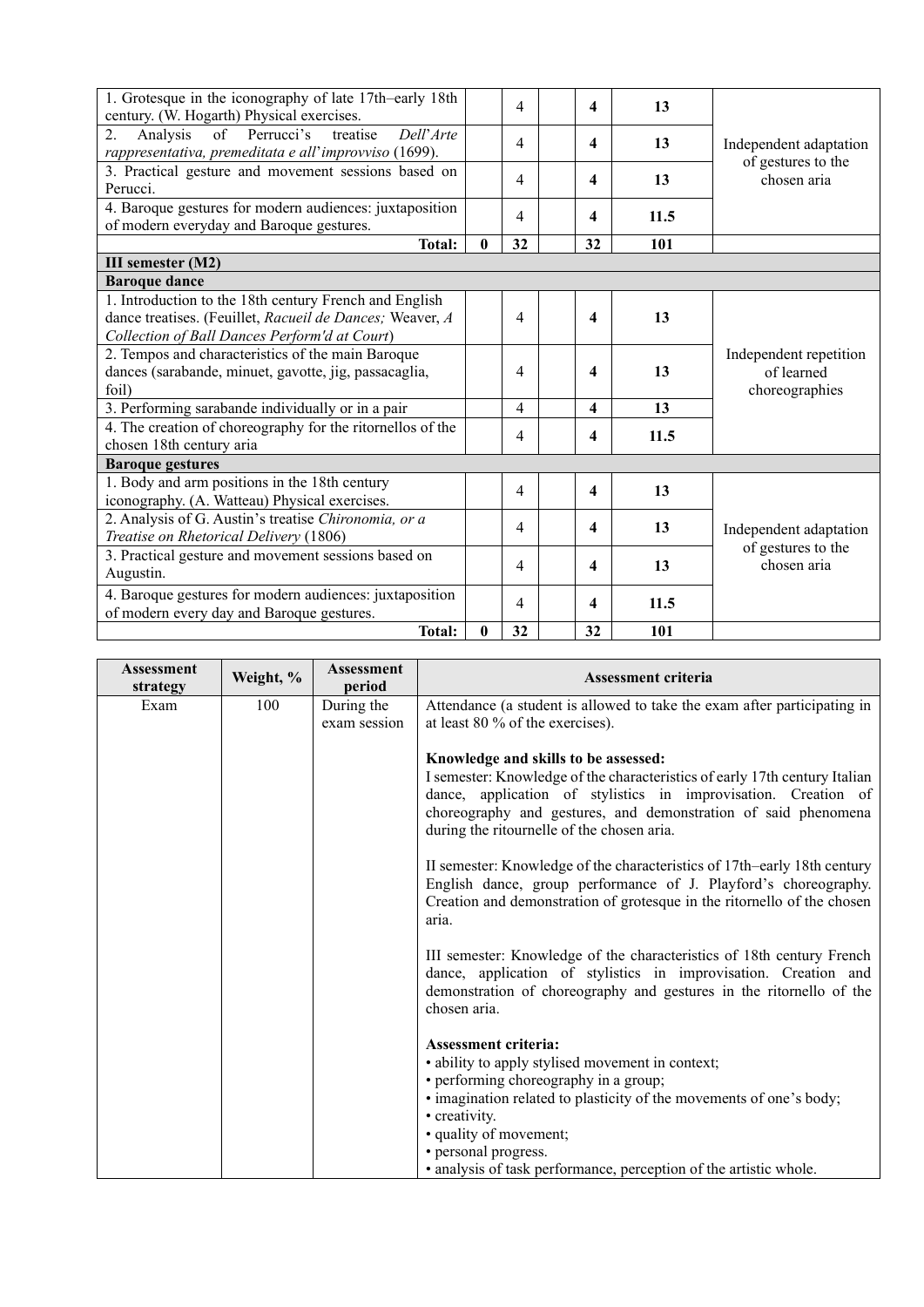| <b>Author</b>                     | Year<br>of | <b>Title</b>                                                                                                    | Place of publication and publishing house                                                                                                                                                                    |
|-----------------------------------|------------|-----------------------------------------------------------------------------------------------------------------|--------------------------------------------------------------------------------------------------------------------------------------------------------------------------------------------------------------|
|                                   | issue      |                                                                                                                 | or an online link                                                                                                                                                                                            |
| <b>Required study sources</b>     |            |                                                                                                                 |                                                                                                                                                                                                              |
| <b>Baroque dance</b>              |            |                                                                                                                 |                                                                                                                                                                                                              |
|                                   |            |                                                                                                                 | http://baroquedance.info/links/information.html#primarysour<br>ces                                                                                                                                           |
| Caroso Fabritio                   | 1600       | Nobiltà di dame                                                                                                 | http://memory.loc.gov/cgi-<br>bin/ampage?collId=musdi&fileName=199/musdi199.db&re<br>$Num = 0$                                                                                                               |
| Playford John                     | 1651       | The Dancing Master                                                                                              | https://imslp.org/wiki/The Dancing Master (Playford, John                                                                                                                                                    |
| Feuillet Raoul-<br>Auger          | 1701       | Chorégraphie                                                                                                    | https://publicdomainreview.org/collection/choregraphie-1701                                                                                                                                                  |
| Feuillet Raoul-<br>Auger          | 1709       | Racueil de Dances                                                                                               | https://www.loc.gov/resource/musdi.252.0?st=gallery                                                                                                                                                          |
| Weaver John,<br>Mr. Isaac         | 1706       | A Collection of Ball Dances<br>Perform'd at Court                                                               | https://books.google.lt/books?id=ztk5AAAAIAAJ&printsec<br>=frontcover&hl=lt&source=gbs ge summary $r&c\text{ad}=0\#v=0$<br>nepage&q&f=false                                                                  |
| Chiarle Angelo                    | 1993       | L'Arte di danza ai tempi di<br>Claudio Monteverdi: atti del<br>convegno internazionale                          | Torino, Istituto per i beni musicali in Piemonte : Regione<br>Piemonte, Assessorato alla cultura                                                                                                             |
| Padovan<br>Marizio                | 1995       | La danza in Europa<br>tra<br>Rinascimento e Barocco                                                             | Roma: Associazione Italiana per la Musica e la Danza<br>Antiche                                                                                                                                              |
| Sparti Barbara                    | 2015       | Dance, Dancers and Dance<br>Masters in Renaissance and<br><b>Baroque Italy</b>                                  | Bologna, Massimiliano Piretti Editore                                                                                                                                                                        |
| Waite Philippa,<br>Appleby Judith | 2003       | Beauchamp-Feuillet<br>Notation: A<br>Guide<br>for<br>Beginner and Internediate<br><b>Baroque Dance Students</b> | Cardiff, Consort de Danse Baroque                                                                                                                                                                            |
| Hilton Wendy                      | 1981       | Dance of Court and Theater:<br>The French Noble Style,<br>1690-1725                                             | London, Dance books Ltd                                                                                                                                                                                      |
| <b>Baroque gestures</b>           |            |                                                                                                                 |                                                                                                                                                                                                              |
| Zuffi Stefano                     |            | Caravaggio: Gestures &<br><b>Expressions</b>                                                                    | Ludion-digital<br>https://www.musebooks.world/world/caravaggio-gestures-<br>expressions.html                                                                                                                 |
| Fara, Amelio                      | 1995       | Bernardo Buontalenti                                                                                            | Milano, Electa                                                                                                                                                                                               |
| Bonifaccio<br>Giovanni            | 1616       | L'Arte dei Ceni                                                                                                 | https://bibdig.museogalileo.it/Teca/Viewer?an=00000096615                                                                                                                                                    |
| <b>Bulwer John</b>                | 1644       | Chironomia                                                                                                      | https://archive.org/details/gu chirologianat00gent/page/n361<br>/mode/2up                                                                                                                                    |
| Perrucci Andrea                   | 1699       | Dell'Arte rappresentativa,<br>premeditata e all'improvviso                                                      | http://vecchiosito.bnnonline.it/biblvir/perrucci/index2.htm                                                                                                                                                  |
| Anon.                             | 1724       | The British stage: or the<br>exploits of Harlequin<br>[electronic resource] : a<br>farce.                       | London : printed for T. Warner<br>http://galenet.gale.com/servlet/ECCO?c=1&stp=Author&ste<br>=11⁡=BN&ae=T066834&tiPG=1ⅆ=0&dc=flc&docNu<br>m=CW115976905&vrsn=1.0&srchtp=a&d4=0.33&n=10&S<br>U=0LRK&locID=nla |
| Austin Gilbert                    | 1806       | Chironomia, or a Treatise on<br><b>Rhetorical Delivery</b>                                                      | https://archive.org/details/chironomiaoratr00austgoog/page/n<br>8/mode/2up                                                                                                                                   |
| <b>Barnett Dene</b>               | 1987       | The Art of Gesture: The<br>Practices and Principles of<br>18th-century Acting.                                  | https://www.cambridge.org/core/journals/theatre-research-<br>international                                                                                                                                   |

# **HISTORY AND DRAMATURGY OF BAROQUE OPERA**

<span id="page-15-0"></span>The study subject description is currently being updated or translated. For the previous version of the description, please contact the Study Programmes Office by e-mail [viktorija.papieve@lmta.lt](mailto:viktorija.papieve@lmta.lt)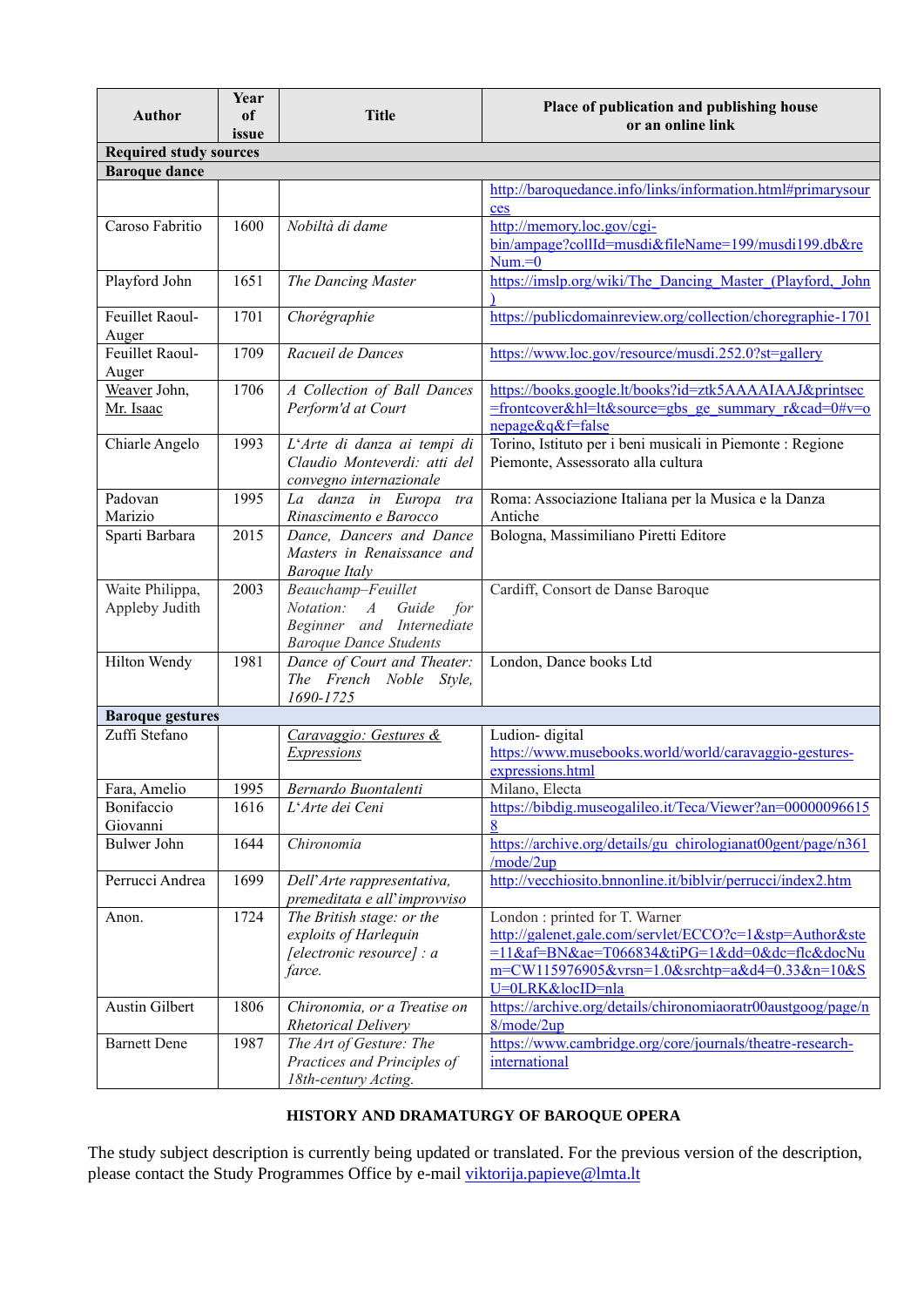## **POLITICS OF CULTURE AND DEVELOPMENT OF PROFESSIONAL ARTS**

<span id="page-16-0"></span>The study subject description is currently being updated or translated. For the previous version of the description, please contact the Study Programmes Office by e-mail [viktorija.papieve@lmta.lt](mailto:viktorija.papieve@lmta.lt)

<span id="page-16-1"></span>

| Subject (module) title                                      |                                                                  |                           | Code                            |                                 | Study programme (s)                                                                                                                 |  |  |
|-------------------------------------------------------------|------------------------------------------------------------------|---------------------------|---------------------------------|---------------------------------|-------------------------------------------------------------------------------------------------------------------------------------|--|--|
| <b>Basics of Research Paper</b>                             |                                                                  | M062915                   |                                 |                                 | Music Performance, Composition                                                                                                      |  |  |
|                                                             |                                                                  |                           |                                 | Department where the subject is |                                                                                                                                     |  |  |
|                                                             |                                                                  |                           |                                 |                                 | implemented                                                                                                                         |  |  |
| Coordinator: assoc. prof. dr. Laima Budzinauskienė.         |                                                                  |                           |                                 |                                 | Department of Arts Management                                                                                                       |  |  |
| Other: assoc. prof. dr. Eglė Šeduikytė-Korienė.             |                                                                  |                           |                                 |                                 |                                                                                                                                     |  |  |
|                                                             | <b>Study cycle</b>                                               |                           |                                 |                                 | Type of the course unit (module)                                                                                                    |  |  |
| Second (Master)                                             |                                                                  |                           | Compulsory                      |                                 |                                                                                                                                     |  |  |
| <b>Mode of delivery</b>                                     | Semester or period when the course unit is                       |                           |                                 |                                 | Language (s) of instruction                                                                                                         |  |  |
|                                                             |                                                                  | delivered/study programme |                                 |                                 |                                                                                                                                     |  |  |
| Classwork                                                   | 2 <sup>nd</sup> semester/Music Performance, Composition          |                           |                                 |                                 | Lithuanian                                                                                                                          |  |  |
|                                                             |                                                                  | <b>Prerequisites</b>      |                                 |                                 |                                                                                                                                     |  |  |
| <b>Preliminary requirements:</b>                            |                                                                  |                           |                                 |                                 | Minor requirements (if any): None                                                                                                   |  |  |
| Bachelor's degree.                                          |                                                                  |                           |                                 |                                 |                                                                                                                                     |  |  |
| <b>Number of ECTS credits</b>                               | Total student's load                                             |                           | <b>Contact hours</b>            |                                 | <b>Self-study hours</b>                                                                                                             |  |  |
| 5                                                           | 133                                                              | 32                        |                                 | 101                             |                                                                                                                                     |  |  |
|                                                             |                                                                  |                           | Purpose of the subject (module) |                                 |                                                                                                                                     |  |  |
|                                                             |                                                                  |                           |                                 |                                 | The purpose of the subject Basics of Research Paper is to introduce students to the main theoretical approaches to research         |  |  |
|                                                             |                                                                  |                           |                                 |                                 | activity, as well as principles and forms of research, to develop their practical skills of research activity and their skills of   |  |  |
|                                                             |                                                                  |                           |                                 |                                 | critical thinking, to help students shape their personal attitude, to develop the ability to assess a certain phenomenon            |  |  |
|                                                             |                                                                  |                           |                                 |                                 | analytically, express their thoughts, substantiate in an argument-based manner and to defend their statements, and to be able       |  |  |
| to independently find and select the necessary information. |                                                                  |                           |                                 |                                 |                                                                                                                                     |  |  |
|                                                             | Short description of the subject (module) (up to 500 characters) |                           |                                 |                                 |                                                                                                                                     |  |  |
|                                                             |                                                                  |                           |                                 |                                 | Basics of Research Paper is an applied discipline of art studies, which reflects the objective of scientific perception that is     |  |  |
|                                                             |                                                                  |                           |                                 |                                 | typical of the second cycle university studies. During the lectures the main theoretical approaches to research activity are        |  |  |
|                                                             |                                                                  |                           |                                 |                                 | outlined, students are introduced to the principles and forms of research, they develop practical skills of research activity, they |  |  |
|                                                             |                                                                  |                           |                                 |                                 | also develop skills to think critically, to shape their personal attitude, to assess analytically, to express their thoughts, to    |  |  |
|                                                             |                                                                  |                           |                                 |                                 | substantiate in an argument-based manner and to defend their statements. Students are taught to refer to the knowledge              |  |  |
|                                                             |                                                                  |                           |                                 |                                 | accumulated during the studies and experience of practical artistic activity and to generalise them, to be able to independently    |  |  |
| find and select the necessary information.                  |                                                                  |                           |                                 |                                 |                                                                                                                                     |  |  |

#### **BASICS OF RESEARCH PAPER**

| Programme competences to be<br>developed (number of programme's<br>learning outcomes)                                                                                                                                                           | Learning outcomes of the course unit<br>(module)                                                                                                                                                                                                                                           | <b>Teaching and</b><br>learning<br>methods | <b>Assessment</b><br>methods |
|-------------------------------------------------------------------------------------------------------------------------------------------------------------------------------------------------------------------------------------------------|--------------------------------------------------------------------------------------------------------------------------------------------------------------------------------------------------------------------------------------------------------------------------------------------|--------------------------------------------|------------------------------|
| <i>Music Performance:</i> Ability to analyse<br>and critically assess creative processes and<br>their significance in the context of<br>contemporary culture. (4.2)<br>Composition: Ability to think critically<br>and self-critically. $(2.1)$ | critical<br><b>Students</b><br>will<br>demonstrate<br>thinking and verbal abilities when<br>introducing art research.                                                                                                                                                                      | <b>Seminars</b>                            | Exam                         |
| Music Performance: Ability to conduct<br>independent scientific research<br>and<br>present it. $(8.1)$<br>Composition: Ability to integrate into<br>different musical, social and cultural<br>contexts. $(8.1)$                                 | Students will have a good knowledge of<br>specific features of the history and<br>theory of art, and key methods of<br>research; they will be able to refer to the<br>knowledge accumulated during the<br>studies and experience of practical<br>artistic activity and to generalise them. | Lectures.<br>seminars                      | Paper<br>work,<br>exam       |
| Music Performance: Knowledge<br>of<br>professional field and perception of one's<br>own profession. (6.1)                                                                                                                                       | Students will demonstrate basic skills of<br>practical research activity, will know<br>how to analyse art phenomena, to make<br>theoretical statements and critical                                                                                                                        | Lectures.<br>seminars                      | Paper<br>work,<br>exam       |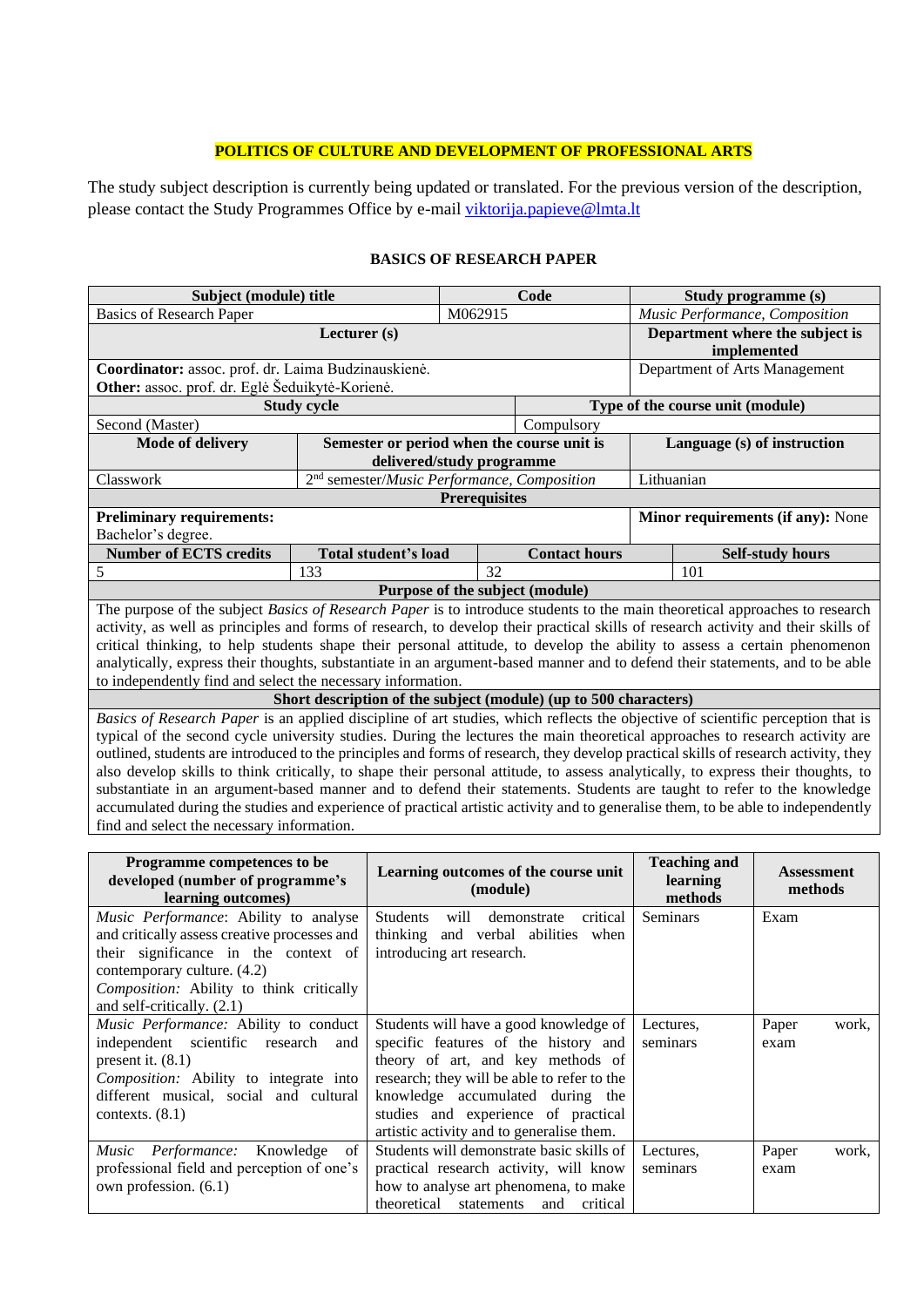| Composition:      | Knowledge | - OT | 1.00<br>different | assessments | 1n | an | argument-based |  |
|-------------------|-----------|------|-------------------|-------------|----|----|----------------|--|
| musical contexts. | $\cdot$ 1 |      |                   | manner.     |    |    |                |  |

|                                                                       |                          |                       |          |                                    |                                       |                                                      |                         |                    |                         |                    | Time (hours) and assignments of contact and self-study hours |
|-----------------------------------------------------------------------|--------------------------|-----------------------|----------|------------------------------------|---------------------------------------|------------------------------------------------------|-------------------------|--------------------|-------------------------|--------------------|--------------------------------------------------------------|
| <b>Topics</b>                                                         | Lectures in large groups | Individual activities | Seminars | Practical training in small groups | groups<br>Practical training in large | exam/rehearsals/consultations<br>Preparation for the | Exam/course credit test | Total contact work | Self-study hours        | Practical training | <b>Assignments</b>                                           |
| 1. Introduction. Concept of art.                                      | $\mathbf{1}$             |                       |          |                                    |                                       |                                                      |                         | 1                  | $\overline{2}$          |                    | Analysis of literature and                                   |
| 2. Stages and procedures of research.                                 | $\sqrt{2}$               |                       |          |                                    |                                       |                                                      |                         | $\mathbf{2}$       | $\overline{\mathbf{4}}$ |                    | scientific publications                                      |
| 3. Subject, goals and objectives of                                   | $\overline{2}$           |                       |          |                                    |                                       |                                                      |                         | $\overline{2}$     | 6                       |                    |                                                              |
| research.                                                             |                          |                       |          |                                    |                                       |                                                      |                         |                    |                         |                    |                                                              |
| 4. Sources and literature of research.                                | $\mathbf{1}$             |                       |          |                                    |                                       |                                                      |                         | 1                  | 6                       |                    |                                                              |
| 5. Methods and methodology of<br>research.                            | $\overline{2}$           |                       |          |                                    |                                       |                                                      |                         | $\overline{2}$     | 6                       |                    |                                                              |
| 6. Art as subject of research (specific                               | $\overline{2}$           |                       |          |                                    |                                       |                                                      |                         | $\overline{2}$     | 6                       |                    | Analysis of literature and                                   |
| features of history and theory of art).                               |                          |                       |          |                                    |                                       |                                                      |                         |                    |                         |                    | scientific<br>publications,                                  |
| 7. Subject of research and its                                        | $\overline{2}$           |                       |          |                                    |                                       |                                                      |                         | $\boldsymbol{2}$   | 6                       |                    | written tasks                                                |
| attributes (macro-system approach).                                   |                          |                       |          |                                    |                                       |                                                      |                         | $\overline{2}$     | 6                       |                    |                                                              |
| 8. Subject of research and its<br>attributes (micro-system approach). |                          |                       |          |                                    |                                       |                                                      |                         |                    |                         |                    |                                                              |
| 9. Art objects (author - performer -                                  |                          |                       |          |                                    |                                       |                                                      |                         | $\overline{2}$     | 6                       |                    |                                                              |
| listener).                                                            | $\overline{2}$           |                       |          |                                    |                                       |                                                      |                         |                    |                         |                    |                                                              |
| 10. Preparation for research paper.                                   |                          |                       | 14       |                                    |                                       |                                                      |                         | 14                 | 53                      |                    | Paper work                                                   |
| 11. Exam                                                              |                          |                       |          |                                    |                                       |                                                      | $\overline{2}$          | $\mathbf{2}$       |                         |                    |                                                              |
| <b>Total</b>                                                          | 16                       | $\mathbf{0}$          | 14       | $\bf{0}$                           | $\mathbf{0}$                          | $\bf{0}$                                             | $\overline{2}$          | 32                 | 101                     | $\bf{0}$           |                                                              |

| <b>Assessment</b><br>strategy | Weight,<br><b>Deadline for</b><br>$\frac{0}{0}$<br>completing the<br>assignments |          |      | <b>Assessment criteria</b>                                              |
|-------------------------------|----------------------------------------------------------------------------------|----------|------|-------------------------------------------------------------------------|
| Paper work 1                  | 20 %                                                                             | In March |      | Developing research subject, goal and objectives and their consistency. |
| Paper work 2                  | 30 %                                                                             | In May   |      | Appropriateness of the chosen research methodology and arguments to     |
| Exam<br>(paper                | 50 %                                                                             | During   | exam | ground it.                                                              |
| work $3)$                     |                                                                                  | session  |      | Appropriateness of the choice of sources and literature for research.   |
|                               |                                                                                  |          |      | Compliance with formal requirements for a paper work.                   |
|                               |                                                                                  |          |      | Oral presentation of paper work.                                        |

| <b>Author</b>                                 | <b>Publication</b><br>date (year) | <b>Title</b>                                           | No. of<br>periodical<br>or volume | <b>Publisher (place, publishing)</b><br>office)<br>or web link  |  |  |
|-----------------------------------------------|-----------------------------------|--------------------------------------------------------|-----------------------------------|-----------------------------------------------------------------|--|--|
| <b>Required study material</b>                |                                   |                                                        |                                   |                                                                 |  |  |
| Bitinas, B.; Rupšienė, L.;<br>Žydžiūnaitė, V. | 2008                              | Kokybinių tyrimų metodologija                          |                                   | Klaipėda                                                        |  |  |
| Kardelis, K.                                  | 2002                              | Mokslinių tyrimų metodologija<br>ir metodai            |                                   | K.: JUDEX                                                       |  |  |
| Rieneker,<br>L:<br>Jorgensen, P. S.           | 2003                              | Kaip rašyti mokslinį darbą                             |                                   | Vilnius: Aidai                                                  |  |  |
| Rupšienė, L                                   | 2007                              | Kokybinio<br>duomenų<br>tvrimo<br>rinkimo metodologija |                                   | Klaipėdos<br>Klaipėda :<br>universiteto leidykla                |  |  |
| Tidikis, R.                                   | 2003                              | Socialinių tyrimų metodologija                         |                                   | teisės<br>Vilnius:<br>Lietuvos<br>universiteto leidybos centras |  |  |
| Žydžiūnaitė, V.                               | 2006                              | Taikomųjų<br>tyrimų<br>metodologijos charakteristikos  |                                   | Vilnius:<br>Pedagoginės<br>profesinės raidos centras            |  |  |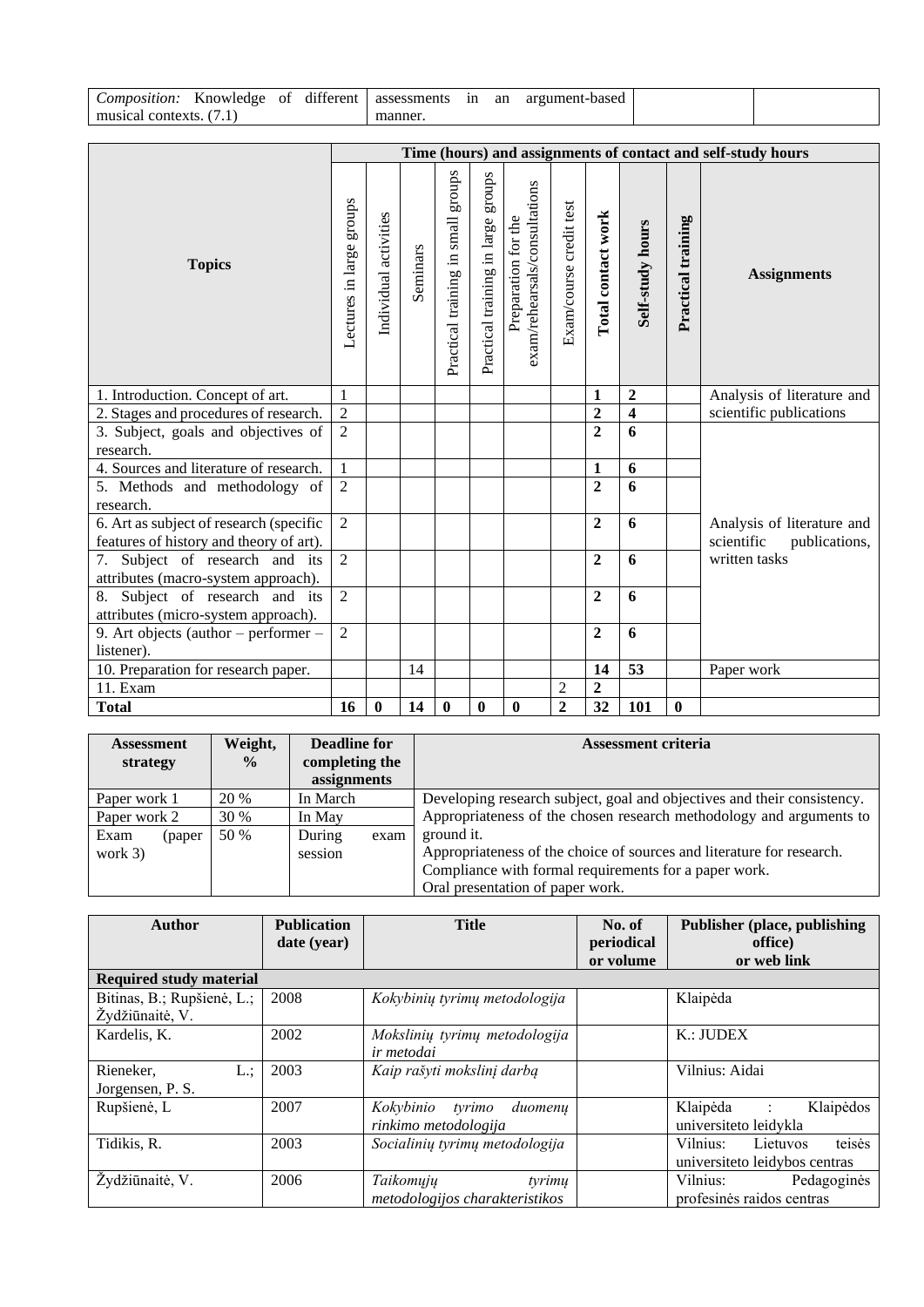<span id="page-18-0"></span>

| <b>FINAL RESEARCH PAPER</b>                                                                 |                                                                                   |                                 |                                                                                                                                     |  |  |  |  |  |  |
|---------------------------------------------------------------------------------------------|-----------------------------------------------------------------------------------|---------------------------------|-------------------------------------------------------------------------------------------------------------------------------------|--|--|--|--|--|--|
| Subject (module) title                                                                      | Study programme (s)                                                               |                                 |                                                                                                                                     |  |  |  |  |  |  |
| Final Research Paper                                                                        | Music Performance, Composition                                                    |                                 |                                                                                                                                     |  |  |  |  |  |  |
|                                                                                             | Lecturer (s)                                                                      |                                 | Department where the subject is                                                                                                     |  |  |  |  |  |  |
|                                                                                             |                                                                                   |                                 | implemented                                                                                                                         |  |  |  |  |  |  |
| Coordinator: assoc. prof. dr. Laima Budzinauskienė, assoc. prof. dr. Judita Žukienė         |                                                                                   |                                 | Department of Musicology                                                                                                            |  |  |  |  |  |  |
|                                                                                             | <b>Study cycle</b>                                                                |                                 | Type of the course unit (module)                                                                                                    |  |  |  |  |  |  |
| Second (Master)                                                                             |                                                                                   | Compulsory                      |                                                                                                                                     |  |  |  |  |  |  |
| <b>Mode of delivery</b>                                                                     | Semester or period when the course unit is                                        | Language (s) of instruction     |                                                                                                                                     |  |  |  |  |  |  |
|                                                                                             | delivered/study programme                                                         |                                 |                                                                                                                                     |  |  |  |  |  |  |
| Classwork                                                                                   | 3 <sup>rd</sup><br>semester, 4 <sup>th</sup> semester/ <i>Music Performance</i> , |                                 | Lithuanian                                                                                                                          |  |  |  |  |  |  |
|                                                                                             | Composition                                                                       |                                 |                                                                                                                                     |  |  |  |  |  |  |
|                                                                                             |                                                                                   | <b>Prerequisites</b>            |                                                                                                                                     |  |  |  |  |  |  |
| Preliminary requirements: competences acquired during the studies of Bachelor               |                                                                                   |                                 | Minor requirements (if any):                                                                                                        |  |  |  |  |  |  |
| of Arts, basics of research.                                                                |                                                                                   |                                 | None                                                                                                                                |  |  |  |  |  |  |
| <b>Number of ECTS credits</b>                                                               | Total student's load                                                              | <b>Contact hours</b>            | <b>Self-study hours</b>                                                                                                             |  |  |  |  |  |  |
| $10(5+5)$                                                                                   | $266(133+133)$                                                                    | $34(17+17)$                     | $232(116+116)$                                                                                                                      |  |  |  |  |  |  |
|                                                                                             |                                                                                   | Purpose of the subject (module) |                                                                                                                                     |  |  |  |  |  |  |
|                                                                                             |                                                                                   |                                 | The purpose of the subject is to develop students' scientific analytical competence, their ability of critical thinking, and to     |  |  |  |  |  |  |
| provide skills for independent research and summarisation and dissemination of its results. |                                                                                   |                                 |                                                                                                                                     |  |  |  |  |  |  |
| Short description of the subject (module) (up to 500 characters)                            |                                                                                   |                                 |                                                                                                                                     |  |  |  |  |  |  |
|                                                                                             |                                                                                   |                                 | Final Research Paper is a subject of Master studies, the aim of which is to develop students' competences of scientific research    |  |  |  |  |  |  |
|                                                                                             |                                                                                   |                                 | work. The subject reflects the aspiration for scientific cognition necessary for the second cycle of university studies. A Master's |  |  |  |  |  |  |

research paper is prepared on a topic directly related to the final art project of the Master's studies. Practical skills of research activity are developed, as well as the ability to think critically, evaluate analytically, substantiate and defend one's statements, and express thoughts fluently. Students are taught to use the knowledge and experience of practical artistic activity accumulated during their studies, and to be able to independently collect information, analyse it, systematise and summarise it.

| Programme competences to be<br>developed (number of programme's<br>learning outcomes) | Learning outcomes of the course unit<br>(module)                                      | <b>Teaching and</b><br>learning<br>methods | <b>Assessment</b><br>methods      |
|---------------------------------------------------------------------------------------|---------------------------------------------------------------------------------------|--------------------------------------------|-----------------------------------|
| Music Performance: Knowledge<br>of<br>professional field and perception of            | During the presentation and the defence of<br>the final research paper (art research) | Individual<br>activities,                  | Course<br>credit<br>test, defence |
| one's own profession. (6.1)                                                           | will<br>demonstrate<br>students<br>good                                               | discussions                                |                                   |
| Composition: Ability to think critically                                              | understanding of the profession of a                                                  |                                            |                                   |
| and self-critically. (2.1)                                                            | musician and critical thinking.                                                       |                                            |                                   |
| Music Performance: Interpersonal and                                                  | Students will demonstrate good verbal                                                 | Individual                                 | credit<br>Course                  |
| communication skills, leadership. (5.1)                                               | abilities<br>and skills of<br>constructive.                                           | activities.                                | test, defence                     |
| Composition: Ability to think critically                                              | argument-based<br>and<br>professional                                                 | discussions                                |                                   |
| and self-critically. (2.1)                                                            | interaction during the presentation and<br>defence of the art research.               |                                            |                                   |
| Music Performance: Good knowledge of                                                  | Students will be able to substantiate art                                             | Individual                                 | Course<br>credit                  |
| music theory, history and cultural                                                    | research being conducted with practical                                               | activities.                                | test, defence                     |
| contexts, their links with interpretation                                             | professional and theoretical knowledge of                                             | analysis<br>of                             |                                   |
| traditions. (2.1)                                                                     | art.                                                                                  | literature<br>and                          |                                   |
| Composition: Knowledge of different                                                   |                                                                                       | audio/video                                |                                   |
| musical contexts. (7.1)                                                               |                                                                                       | sources.                                   |                                   |
| Music Performance: Ability to work and                                                | Students will be able to carry out research                                           | Individual                                 | Course<br>credit                  |
| to improve independently. $(7.1)$                                                     | individually and in an organised way on a                                             | activities,                                | test, defence                     |
| Composition: Ability to work and to                                                   | topic related to final art project, and                                               | research                                   |                                   |
| improve independently. (1.1)                                                          | describe it.                                                                          | activities                                 |                                   |
| Music Performance: Ability to conduct                                                 | Students will be able to outline research                                             | Individual                                 | Course<br>credit                  |
| independent scientific research. (8.1)                                                | goals and objectives related to the topic of                                          | activities,                                | test, defence                     |
| Composition:<br>Ability<br>to<br>conduct                                              | the final art project, ground the choice of                                           | of<br>analysis                             |                                   |
| independent scientific research. (5.1)                                                | methods and sources, make conclusions,                                                | audio/video                                |                                   |
|                                                                                       | and write a paper of no less than 40<br>thousand characters.                          | sources and data                           |                                   |
| Music Performance: Ability to conduct                                                 | Students will be able to summarise art                                                | Individual                                 | Course<br>credit                  |
| independent scientific research. (8.1)                                                | research<br>and<br>the results<br>obtained,                                           | activities,                                | test, defence                     |
| Composition:<br>Ability<br>conduct<br>to                                              | formulate<br>conclusions.<br>and<br>provide                                           | research                                   |                                   |
| independent scientific research. (5.1)                                                |                                                                                       | activities,                                |                                   |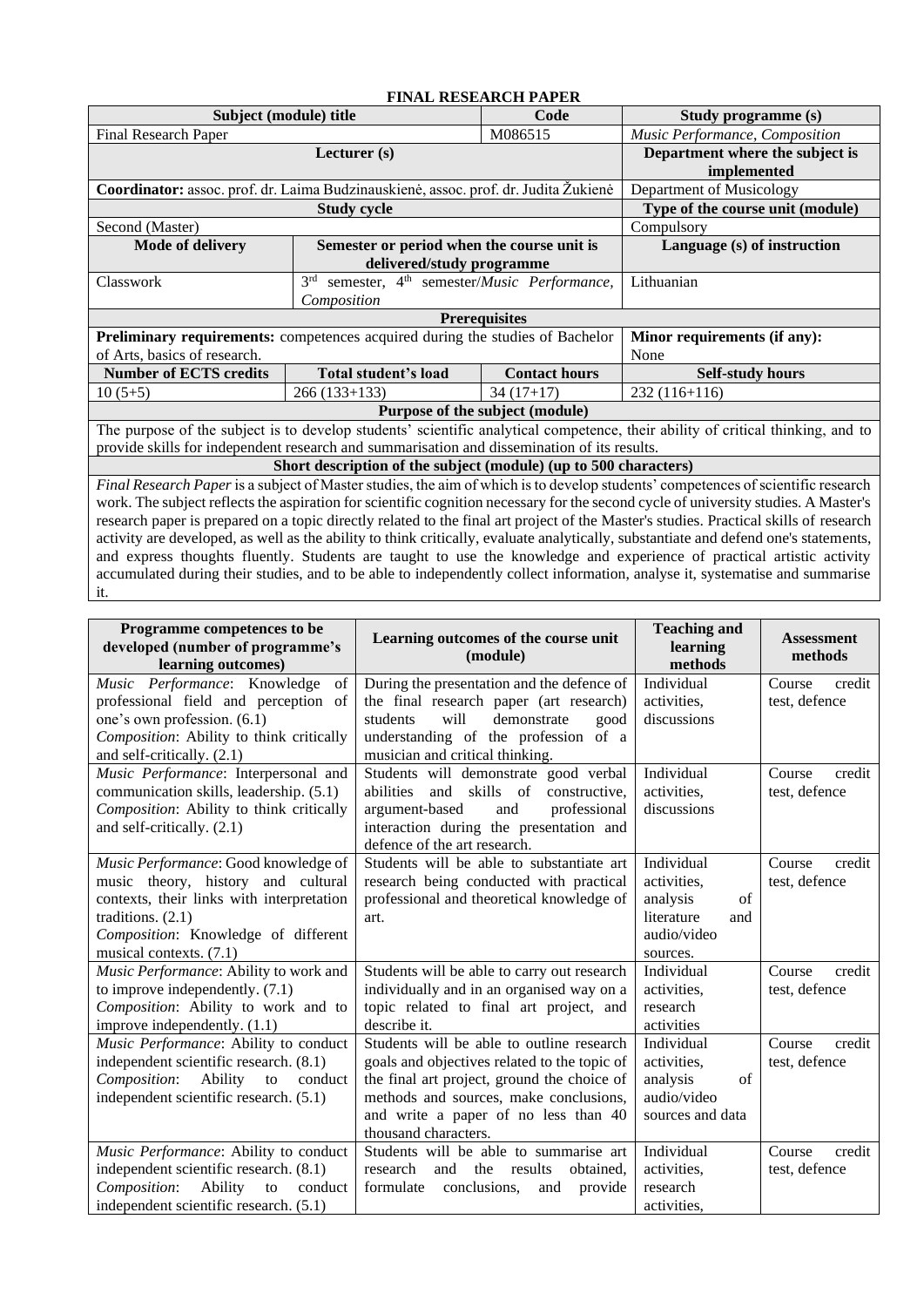|                                                                                                                                                                                                                                                                                                                                                                                 | evaluations of art phenomena, taking into<br>account the wider cultural context.                                                       | analysis<br>of<br>research findings                                                            |                                   |
|---------------------------------------------------------------------------------------------------------------------------------------------------------------------------------------------------------------------------------------------------------------------------------------------------------------------------------------------------------------------------------|----------------------------------------------------------------------------------------------------------------------------------------|------------------------------------------------------------------------------------------------|-----------------------------------|
| Music Performance: Ability to analyse<br>and to critically assess art processes and<br>their implications in the context of<br>contemporary culture, and to influence<br>the evolution of culture by being active<br>in professional art activity. $(4.1; 4.2)$<br><i>Composition:</i> Ability to integrate into<br>different musical, social and cultural<br>contexts. $(8.1)$ | Students will be able to analyse the<br>cultural context and its developments,<br>enabling the evaluation of<br>artistic<br>phenomena. | Individual<br>activities,<br>analysis<br>of<br>audio/video<br>sources and data,<br>discussions | Course<br>credit<br>test, defence |

| Time (hours) and assignments of contact and self-study hours                                           |                          |                       |          |                                    |                                    |                     |                         |                         |                  |                                                                        |
|--------------------------------------------------------------------------------------------------------|--------------------------|-----------------------|----------|------------------------------------|------------------------------------|---------------------|-------------------------|-------------------------|------------------|------------------------------------------------------------------------|
| <b>Topics</b>                                                                                          | Lectures in large groups | Individual activities | Seminars | Practical training in small groups | Practical training in large groups | Preparation for the | Exam/course credit test | Total contact work      | Self-study hours | <b>Assignments</b>                                                     |
| $1st$ semester                                                                                         |                          |                       |          |                                    |                                    |                     |                         |                         |                  |                                                                        |
| 1. Formulation of the research topic<br>creation<br>$\sigma$ f<br>the<br>research<br>and<br>programme. |                          | 3                     |          |                                    |                                    |                     |                         | 3                       | 12               | Formulation of research topics and<br>goals, creation of a plan.       |
| 2. Data search and studies of literature.                                                              |                          | 6                     |          |                                    |                                    |                     |                         | 6                       | 54               | Preparation of literature review.                                      |
| 3. Data analysis.                                                                                      |                          | $\overline{4}$        |          |                                    |                                    |                     |                         | 4                       | 25               | Performing data analysis.                                              |
| 4. Drafting a text of a research paper.                                                                |                          | 3                     |          |                                    |                                    |                     |                         | 3                       | 25               | Drafting a text of a research paper<br>(no less than 12 pages)         |
| 5. Course credit test                                                                                  |                          |                       |          |                                    |                                    |                     | $\mathbf{1}$            | $\mathbf{1}$            |                  |                                                                        |
| <b>Total</b>                                                                                           | $\mathbf{0}$             | 16                    | $\bf{0}$ | $\mathbf{0}$                       | $\mathbf{0}$                       | $\bf{0}$            | $\mathbf{1}$            | 17                      | 116              |                                                                        |
| $2nd$ semester                                                                                         |                          |                       |          |                                    |                                    |                     |                         |                         |                  |                                                                        |
| 1. Analysis of research paper data.                                                                    |                          | 4                     |          |                                    |                                    |                     |                         | 4                       | 30               | Performing data analysis                                               |
| Systemising, generalising<br>2.<br>and<br>evaluating results of data analysis.                         |                          | $\overline{4}$        |          |                                    |                                    |                     |                         | $\overline{\mathbf{4}}$ | 30               | Systemising and evaluating results                                     |
| 3. Drafting a text of a research paper                                                                 |                          | $\overline{4}$        |          |                                    |                                    |                     |                         | $\overline{\mathbf{4}}$ | 36               | Drafting a text of a research paper<br>(no less than 32 pages)         |
| 4. Developing conclusions.                                                                             |                          | $\overline{c}$        |          |                                    |                                    |                     |                         | $\overline{\mathbf{2}}$ | 10               | Developing conclusions                                                 |
| 5. Finalising the paper and preparing                                                                  |                          | $\overline{2}$        |          |                                    |                                    |                     |                         | $\overline{2}$          | <b>10</b>        | Finalizing the paper, submitting it                                    |
| for defence.                                                                                           |                          |                       |          |                                    |                                    |                     |                         |                         |                  | for assessment, preparing for the<br>presentation of research findings |
| 6. Defence.                                                                                            |                          |                       |          |                                    |                                    |                     | 1                       | $\mathbf{1}$            |                  |                                                                        |
| <b>Total</b>                                                                                           | $\boldsymbol{0}$         | 16                    | $\bf{0}$ | $\bf{0}$                           | $\bf{0}$                           | $\bf{0}$            | $\mathbf{1}$            | 17                      | 116              |                                                                        |

| <b>Assessment strategy</b>             | Weight,       | Deadline for           | <b>Assessment criteria</b>                      |
|----------------------------------------|---------------|------------------------|-------------------------------------------------|
|                                        | $\frac{0}{0}$ | completing the         |                                                 |
|                                        |               | assignments            |                                                 |
| $1st$ semester                         |               |                        |                                                 |
| Intermediate assessment (choosing the  | 30 %          | The end of first month | Accuracy, relevance, links with art project.    |
| topic)                                 |               |                        |                                                 |
| Course credit test:                    | 30 %          | During exam session    | Relevance,<br>appropriateness,                  |
| 1. Literature review.                  |               |                        | comprehensiveness.                              |
| 2. Drafting a text of a research paper | 40 %          | During exam session    | Accuracy, relevance, originality, fluency of    |
| (no less than 15,000 characters)       |               |                        | professional language.                          |
| $2nd$ semester                         |               |                        |                                                 |
| Defence:                               | 50 %          | During exam session    | Accuracy, relevance, originality, high level of |
| 1. Presentation of data, analysis,     |               | of the graduates       | competence.                                     |
| summary of the findings, conclusions   |               |                        |                                                 |